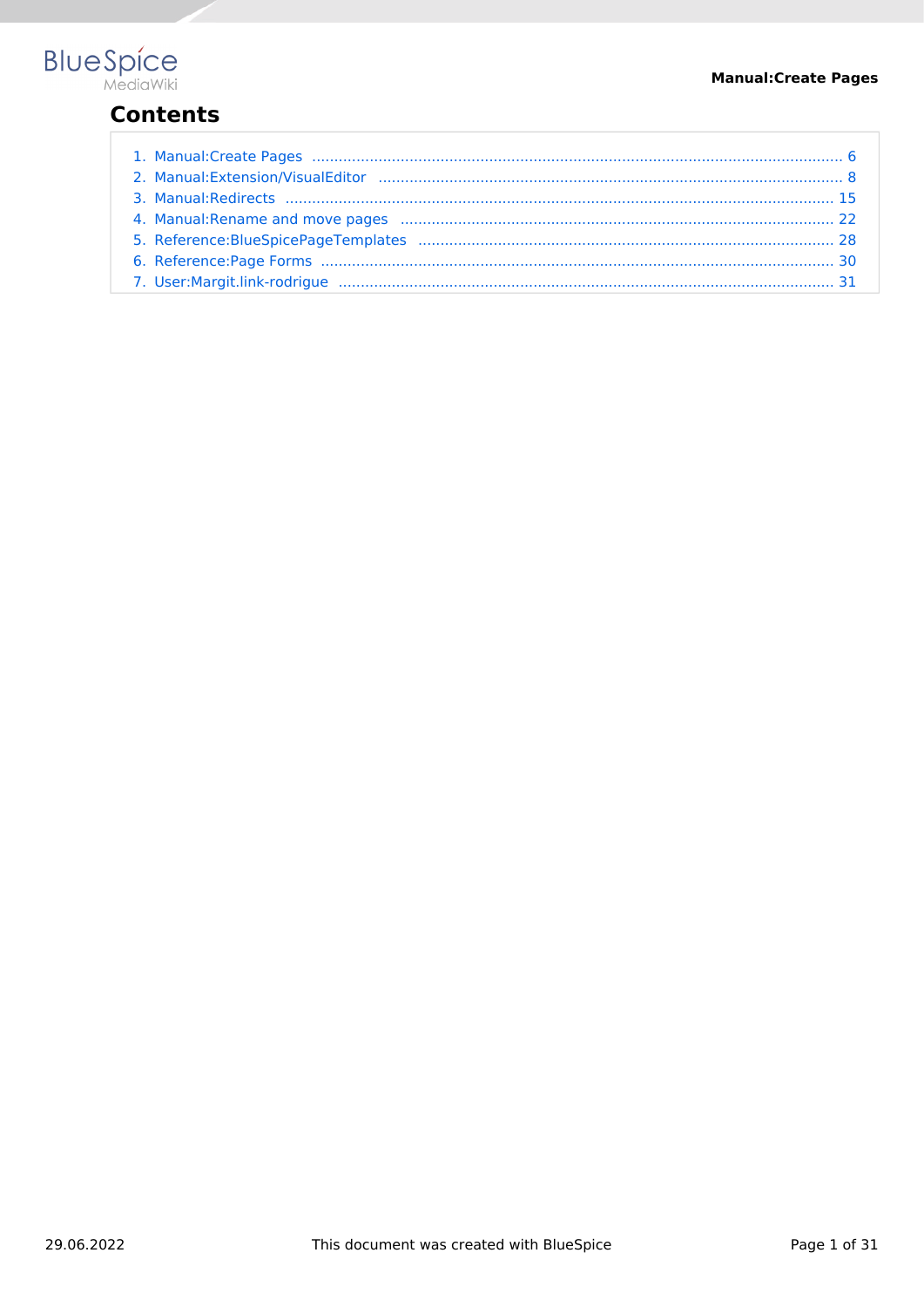# **Blue** Spice

# **Manual:Create Pages**

[Browse history interactively](https://en.wiki.bluespice.com)

[VisualWikitext](https://en.wiki.bluespice.com)

#### **[Revision as of 10:33, 22 December 2021](#page-5-0) ([view source\)](#page-5-0)**

[Margit.link-rodrigue](#page-30-0) ([talk](https://en.wiki.bluespice.com/w/index.php?title=User_talk:Margit.link-rodrigue&action=view) | [contribs](https://en.wiki.bluespice.com/wiki/Special:Contributions/Margit.link-rodrigue)) [Tag](https://en.wiki.bluespice.com/wiki/Special:Tags): [Visual edit](https://en.wiki.bluespice.com/w/index.php?title=Site:VisualEditor&action=view)

[← Older edit](#page-5-0)

#### **[Latest revision as of 10:36, 22 December 2021](#page-5-0) [\(view](#page-5-0)  [source](#page-5-0))** [Margit.link-rodrigue](#page-30-0) [\(talk](https://en.wiki.bluespice.com/w/index.php?title=User_talk:Margit.link-rodrigue&action=view) | [contribs\)](https://en.wiki.bluespice.com/wiki/Special:Contributions/Margit.link-rodrigue)

[Tag:](https://en.wiki.bluespice.com/wiki/Special:Tags) [Visual edit](https://en.wiki.bluespice.com/w/index.php?title=Site:VisualEditor&action=view)

| <b>Line 20:</b>                                                                                                                                                                                                                                                                                                                                                                                                                                                                                    |        | <b>Line 20:</b>                                                                                                                                                                                                                                                                                                                                                                                                                                                                                                                    |
|----------------------------------------------------------------------------------------------------------------------------------------------------------------------------------------------------------------------------------------------------------------------------------------------------------------------------------------------------------------------------------------------------------------------------------------------------------------------------------------------------|--------|------------------------------------------------------------------------------------------------------------------------------------------------------------------------------------------------------------------------------------------------------------------------------------------------------------------------------------------------------------------------------------------------------------------------------------------------------------------------------------------------------------------------------------|
|                                                                                                                                                                                                                                                                                                                                                                                                                                                                                                    |        |                                                                                                                                                                                                                                                                                                                                                                                                                                                                                                                                    |
| The subpage is then created as "Current Page/Subpage (e.g".,<br>Visual Editor/Tables). If a page has subpages, the path is displayed<br>as breadcrumb navigation at the top of the page,                                                                                                                                                                                                                                                                                                           | ÷      | The subpage is then created as "Current Page/Subpage (e.g".,<br>Visual Editor/Tables). If a page has subpages, the path is displayed<br>as breadcrumb navigation at the top of the page.                                                                                                                                                                                                                                                                                                                                           |
|                                                                                                                                                                                                                                                                                                                                                                                                                                                                                                    | ÷      | ==Alternative options==                                                                                                                                                                                                                                                                                                                                                                                                                                                                                                            |
|                                                                                                                                                                                                                                                                                                                                                                                                                                                                                                    | ÷.     | *"'Search field:"' Maybe information about your topic<br>already exists. Before you create a new page, you can use<br>the search to enter terms for your topic and check existing<br>pages. If no suitable page exists, click on the redlink 'Create<br>page "[page name]" <nowiki></nowiki> ' in the search results "'er<br>address bar:"" You can also create a page directly from the<br>address bar of your web browser. Simply exchange the<br>current page name with a new one. Then, click enter to<br>create the new page. |
|                                                                                                                                                                                                                                                                                                                                                                                                                                                                                                    | ÷.     | *"'Form:"' In BlueSpice pro, the extension [[Reference:Page<br>Forms Page Forms]] is available. It allows to create pages<br>using a form.                                                                                                                                                                                                                                                                                                                                                                                         |
|                                                                                                                                                                                                                                                                                                                                                                                                                                                                                                    | +      |                                                                                                                                                                                                                                                                                                                                                                                                                                                                                                                                    |
|                                                                                                                                                                                                                                                                                                                                                                                                                                                                                                    | $\div$ | $==$ Tipps==                                                                                                                                                                                                                                                                                                                                                                                                                                                                                                                       |
| *"Title choice:"" In a wiki, titles are very important. In wikis w<br>ith <b>many entries, authors may make references</b> to <b>pages</b> that t<br>hey deem important in the context of their entry. The page<br>title should, therfore, clearly communicate its contetn.<br>Single words are very good, but even short sentences like<br>"why wikis work" can be useful names. In addition,<br>meaningful page titles also help readers find their way<br>around when they search for an entry. | ٠      | *""Redirects:"" Do you have the impression that an article<br>title is searched more often with a different synonym? Then<br>create a new article with this name and [[Manual:Using<br>Redirects redirect]] the page to another page that contains th<br>e actual information.                                                                                                                                                                                                                                                     |
| ==Alternative options==                                                                                                                                                                                                                                                                                                                                                                                                                                                                            | ÷.     | *"Title choice:"' In a wiki, titles are very important. In wikis<br>with many entries, authors may make references to pages<br>that they deem important in the context of their entry. The<br>page title should, therfore, clearly communicate its content.<br>Single words are very good, but even short sentences like<br>"why wikis work" can be useful names. In addition,<br>meaningful page titles also help readers find their way<br>around when they search for an entry.                                                 |
|                                                                                                                                                                                                                                                                                                                                                                                                                                                                                                    | +      |                                                                                                                                                                                                                                                                                                                                                                                                                                                                                                                                    |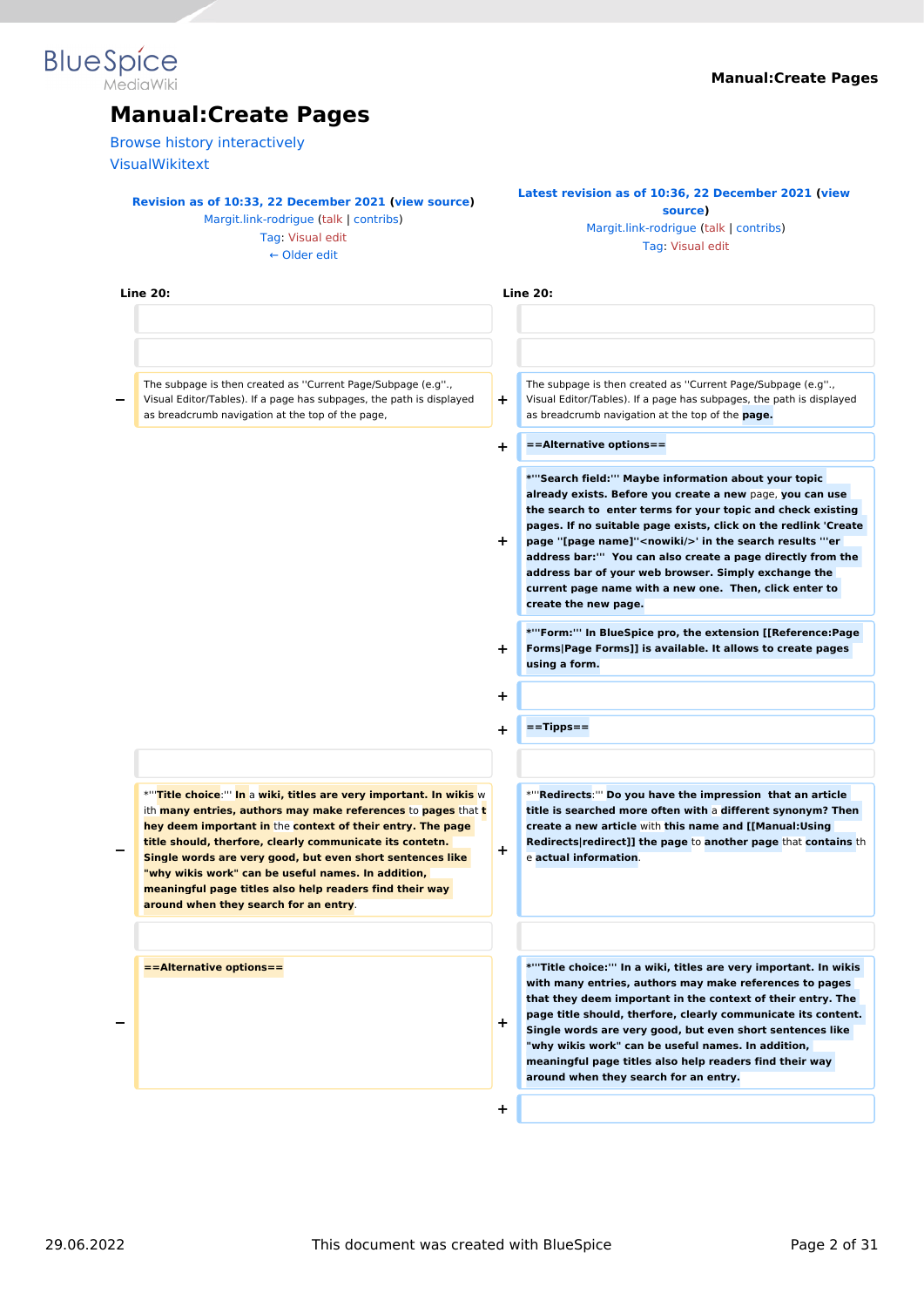

**\*'''Spelling:''' When linking to an already existing page you should pay attention to their exact spelling. If you e.g. typing a <nowiki>[[hello world]]</nowiki> instead of <nowiki>[[Hello World]]</nowiki> will create a new page as the links are spelled differently. Therefore, consider also capitalization and spaces. Only at the beginning of the letter does it make no difference whether you write a small or** 



**+ + \*'''Namespaces:''' If you want to create an article in a different namespace, the namespace must appear before article name. Example:<code><nowiki>[[namespace: article name]]</nowiki></code>. + + \*'''Special characters:''' The following characters '''cannot'''**  be used in titles :  $<$ code>  $\{ \}$ & $?$  < > \  $<$ /code>and  $<$ code>, **</code>. For more information, see [[mediawikiwiki:Manual: Page\_title|mediawiki.org/wiki/Manual:Page\_title]]. + + \*'''Subpages:''' The character <code>/</code> is used to create a [[subpage]]. − \*'''Search field:''' Maybe information about your topic already exists. Before you create a new page, you can use the search to enter terms for your topic and check existing pages. If no suitable page exists, click on the redlink 'Create page ''[page name]''<nowiki/>' in the search results '''er address bar:''' You can also create a page directly from the address bar of your web browser. Simply exchange the current page name with a new one. Then, click enter to create the new page. − \*'''Form:''' In BlueSpice pro, the extension [[Reference:Page Forms|Page Forms]] is available. It allows to create pages using a form. − \* +** {{Box\_Links-en | Topic1 =[[**Manual:**Rename\_and\_move\_pages|Ren ame and move pages]]| Topic2 =[[**Manual:**Redirects|Redirects]] | Topic3 =[[Reference:BlueSpicePageTemplates|Creating and Using Page Templates]] |  $Topic4 = \}$ **−** {{Box\_Links-en | Topic1 =[[Rename\_and\_move\_pages|Rename and move pages]]| Topic2 =[[Redirects|Redirects **- Using Synonyms**]] | Topic3 =[[Reference:BlueSpicePageTemplates|Creating and Using Page Templates]] | Topic4 = } } [[en:{{FULLPAGENAME}}]] [[en:{{FULLPAGENAME}}]]

**+**

**capital letter.**

# Latest revision as of 10:36, 22 December 2021

An important aspect of the wiki principle is that information can be shared with other people quickly and without any "red tape". Every wiki user with edit rights should therefore be able to create and edit a page at least in one namespace without any prior knowledge or without special privileges to contribute to their knowledge.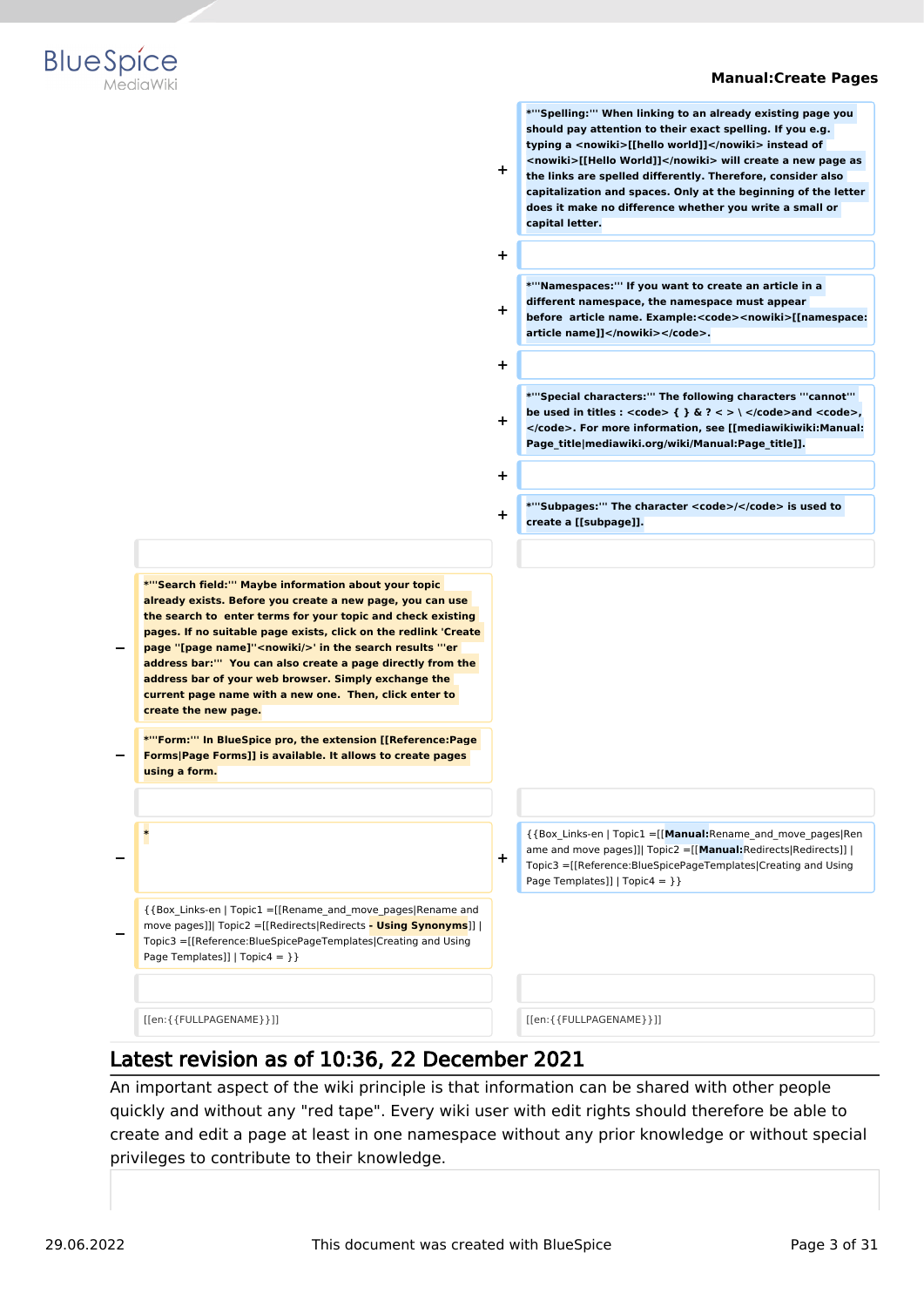# Contents

| 1 Creating a page manufactured and a contract of the contract of the contract of the contract of the contract of the contract of the contract of the contract of the contract of the contract of the contract of the contract |  |
|-------------------------------------------------------------------------------------------------------------------------------------------------------------------------------------------------------------------------------|--|
|                                                                                                                                                                                                                               |  |
|                                                                                                                                                                                                                               |  |
|                                                                                                                                                                                                                               |  |
|                                                                                                                                                                                                                               |  |
|                                                                                                                                                                                                                               |  |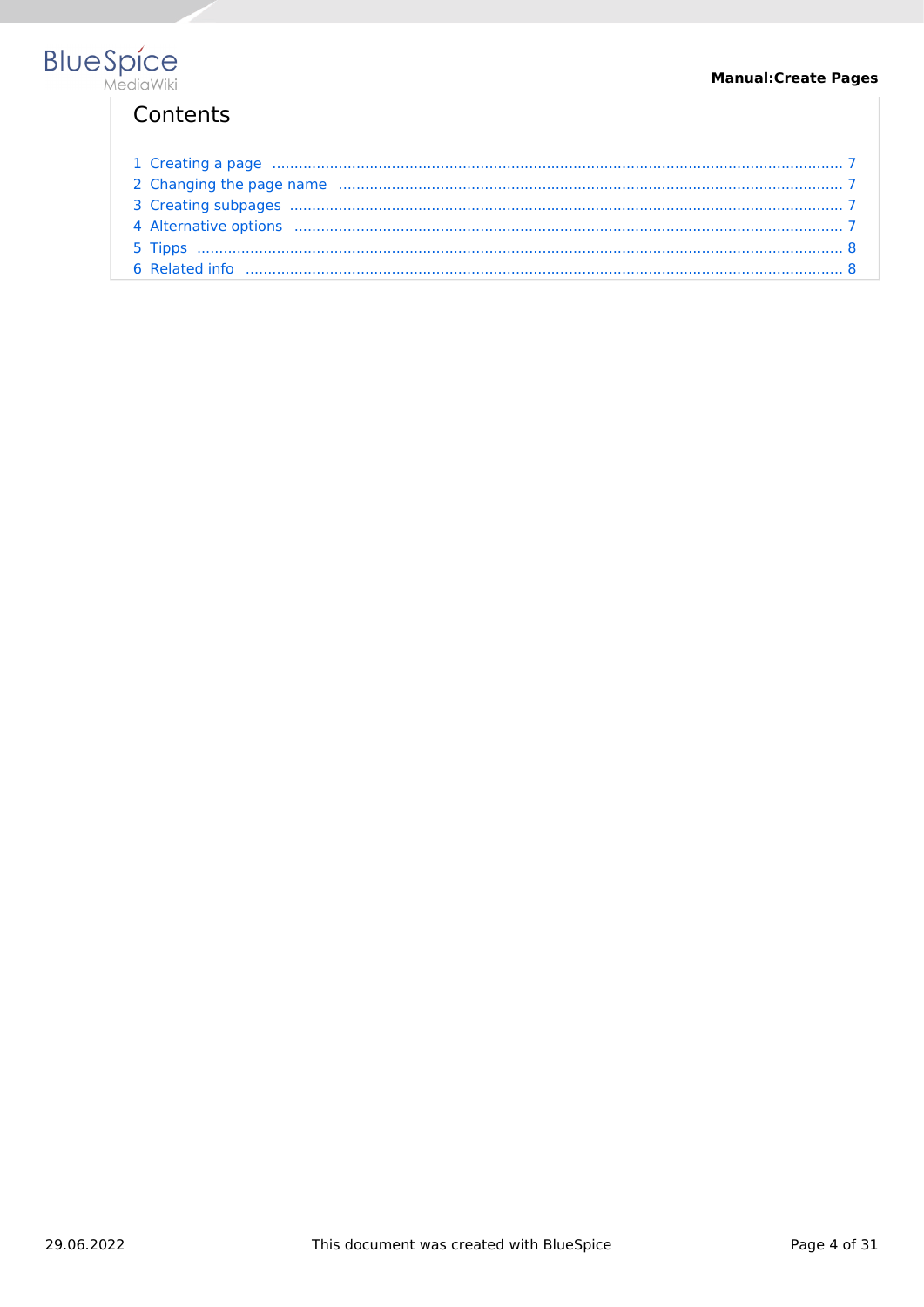

# Creating a page

To create a page:

**Click** the *New* button in the header bar. A dialog window opens.

**Enter** a new page name. If the page does not yet exist, you will see a redlink.

| Cancel        | Create new page      | Done      |
|---------------|----------------------|-----------|
|               | <b>Sales process</b> | $\hat{=}$ |
| Sales process |                      |           |
|               | Creating a page      |           |

#### **Click** *Done*.

**Choose** *Empty page* or a different page template. This step is skipped if there are no available page templates. The page opens in edit mode. You can now switch between visual and source edit mode using the [Editor toolbar.](#page-7-0)

**Save** the page. It is now available in the main namespace of your wiki (unless you added a namespace prefix while creating the page).

### Changing the page name

If you want to change the page name after the page has been saved  $-$  e.g., to save it in a different namespace — you can [move the page](https://en.wiki.bluespice.com/w/index.php?title=Manual:Rename_and_move_a_page&action=view).

#### Creating subpages

To create a subpage for the current page, select the *New Subpage* link from the *New* button menu.



The subpage is then created as *Current Page/Subpage (e.g*., Visual Editor/Tables). If a page has subpages, the path is displayed as breadcrumb navigation at the top of the page.

#### Alternative options

**Search field:** Maybe information about your topic already exists. Before you create a new page, you can use the search to enter terms for your topic and check existing pages. If no suitable page exists, click on the redlink 'Create page *[page name]*' in the search results **er address bar:** You can also create a page directly from the address bar of your web browser. Simply exchange the current page name with a new one. Then, click enter to create the new page.

**Form:** In BlueSpice pro, the extension [Page Forms](#page-29-0) is available. It allows to create pages using a form.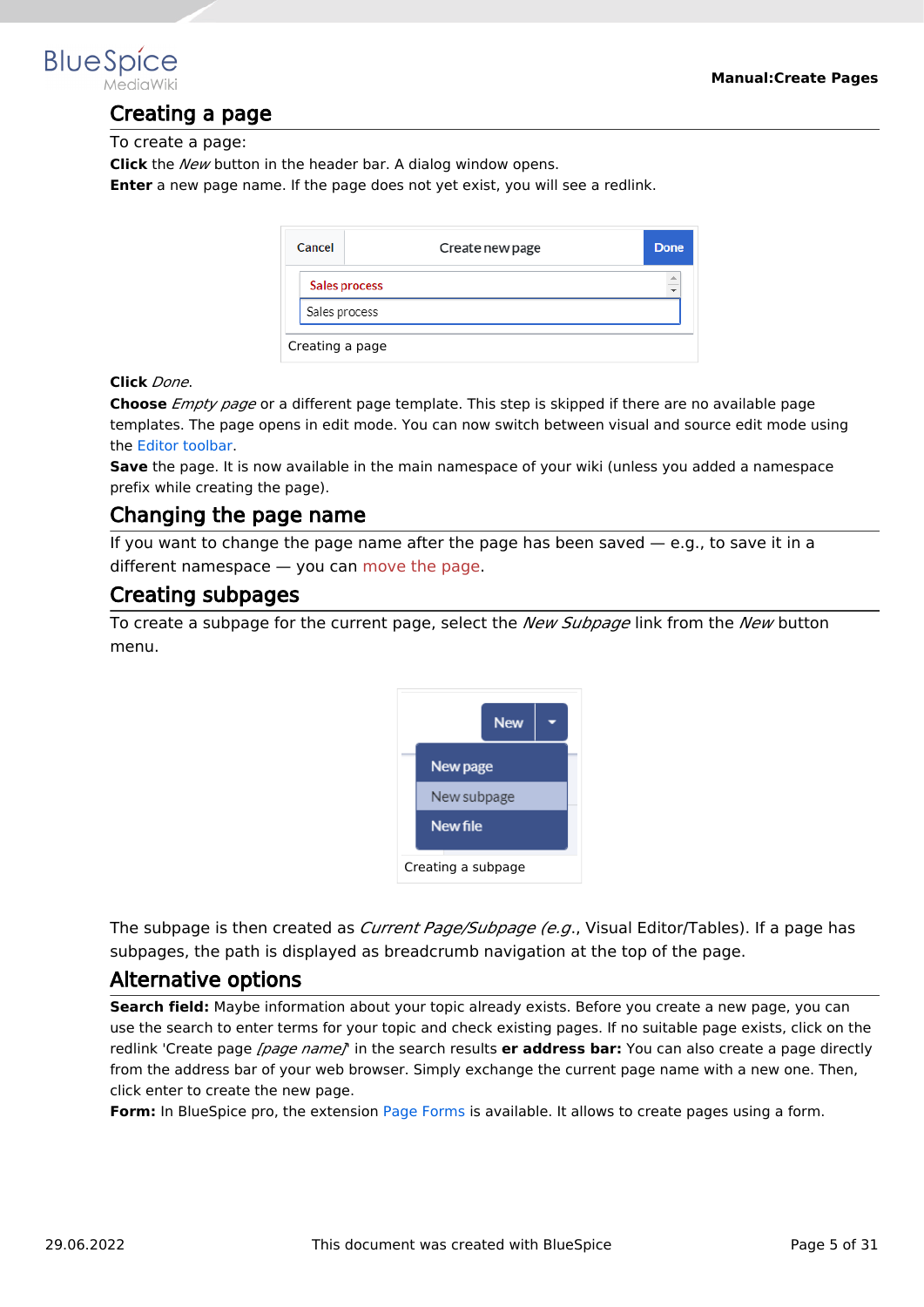

# Tipps

**Redirects:** Do you have the impression that an article title is searched more often with a different synonym? Then create a new article with this name and [redirect](https://en.wiki.bluespice.com/w/index.php?title=Manual:Using_Redirects&action=view) the page to another page that contains the actual information.

**Title choice:** In a wiki, titles are very important. In wikis with many entries, authors may make references to pages that they deem important in the context of their entry. The page title should, therfore, clearly communicate its content. Single words are very good, but even short sentences like "why wikis work" can be useful names. In addition, meaningful page titles also help readers find their way around when they search for an entry.

**Spelling:** When linking to an already existing page you should pay attention to their exact spelling. If you e. g. typing a [[hello world]] instead of [[Hello World]] will create a new page as the links are spelled differently. Therefore, consider also capitalization and spaces. Only at the beginning of the letter does it make no difference whether you write a small or capital letter.

**Namespaces:** If you want to create an article in a different namespace, the namespace must appear before article name. Example: [[namespace:article name]] .

**Special characters:** The following characters **cannot** be used in titles : { } & ? < > \ and , . For more information, see [mediawiki.org/wiki/Manual:Page\\_title.](https://www.mediawiki.org/wiki/Manual:Page_title)

**Subpages:** The character / is used to create a [subpage](https://en.wiki.bluespice.com/w/index.php?title=Subpage&action=view).

# Related info

- [Rename and move pages](#page-21-0)
- [Redirects](#page-14-0)
- **[Creating and Using Page Templates](#page-27-0)**

# <span id="page-5-0"></span>**Difference between revisions of "Manual:Create Pages"**

**[Latest revision as of 10:36, 22 December 2021](#page-5-0) ([view source](#page-5-0))** [Margit.link-rodrigue](#page-30-0) ([talk](https://en.wiki.bluespice.com/w/index.php?title=User_talk:Margit.link-rodrigue&action=view) | [contribs](https://en.wiki.bluespice.com/wiki/Special:Contributions/Margit.link-rodrigue)) [Tag](https://en.wiki.bluespice.com/wiki/Special:Tags): [Visual edit](https://en.wiki.bluespice.com/w/index.php?title=Site:VisualEditor&action=view)

(No difference)

# Latest revision as of 10:36, 22 December 2021

An important aspect of the wiki principle is that information can be shared with other people quickly and without any "red tape". Every wiki user with edit rights should therefore be able to create and edit a page at least in one namespace without any prior knowledge or without special privileges to contribute to their knowledge.

# **Contents**

| 1 Creating a page manufactured and a contract of the contract of the contract of the contract of the contract of the contract of the contract of the contract of the contract of the contract of the contract of the contract |  |
|-------------------------------------------------------------------------------------------------------------------------------------------------------------------------------------------------------------------------------|--|
|                                                                                                                                                                                                                               |  |
|                                                                                                                                                                                                                               |  |
|                                                                                                                                                                                                                               |  |
|                                                                                                                                                                                                                               |  |
|                                                                                                                                                                                                                               |  |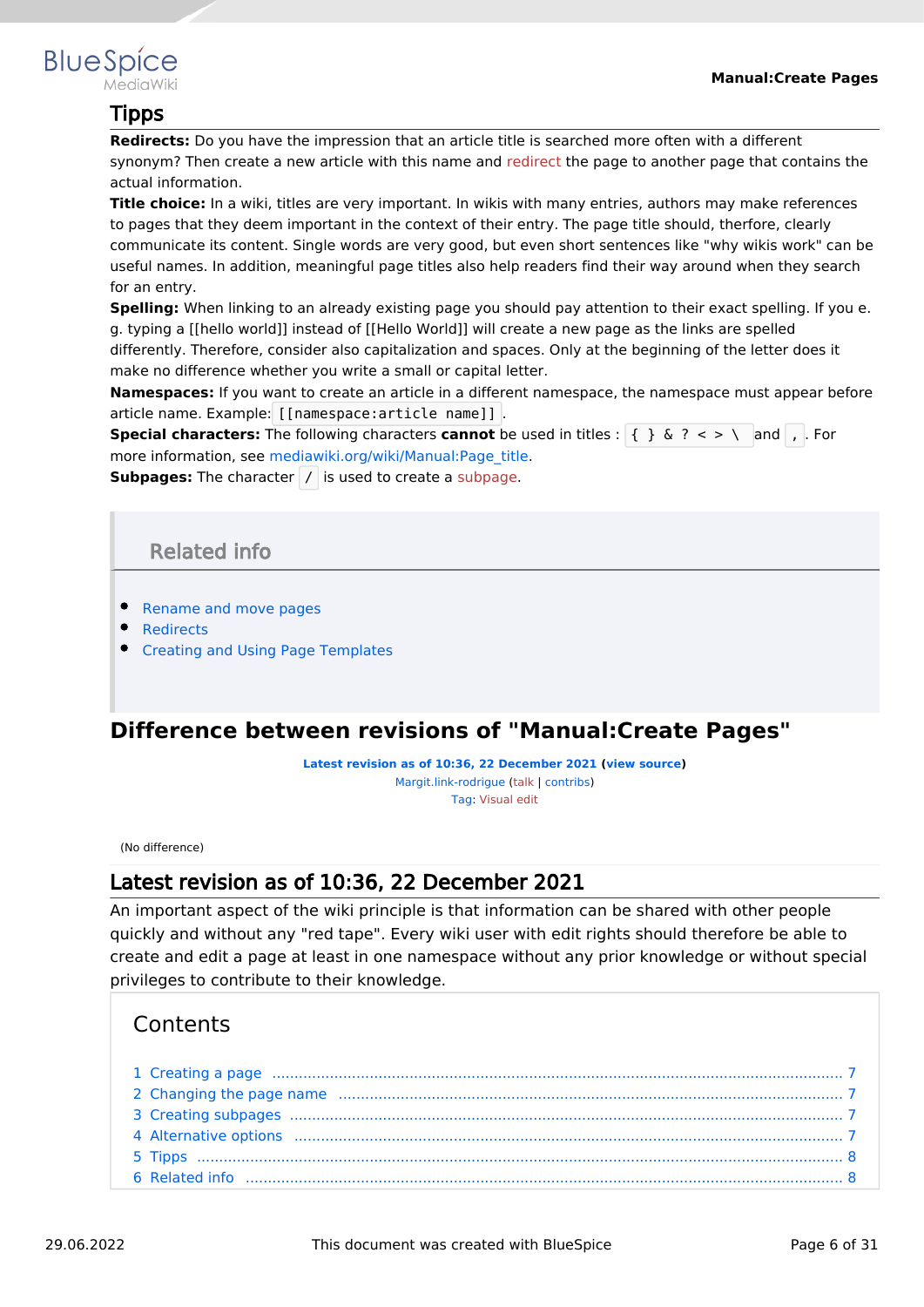<span id="page-6-0"></span>

# Creating a page

To create a page:

**Click** the *New* button in the header bar. A dialog window opens.

**Enter** a new page name. If the page does not yet exist, you will see a redlink.

| Cancel          | Create new page | Done      |  |
|-----------------|-----------------|-----------|--|
|                 | Sales process   | $\hat{=}$ |  |
| Sales process   |                 |           |  |
| Creating a page |                 |           |  |

#### **Click** *Done*.

**Choose** *Empty page* or a different page template. This step is skipped if there are no available page templates. The page opens in edit mode. You can now switch between visual and source edit mode using the [Editor toolbar.](#page-7-0)

**Save** the page. It is now available in the main namespace of your wiki (unless you added a namespace prefix while creating the page).

### <span id="page-6-1"></span>Changing the page name

If you want to change the page name after the page has been saved  $-$  e.g., to save it in a different namespace — you can [move the page](https://en.wiki.bluespice.com/w/index.php?title=Manual:Rename_and_move_a_page&action=view).

#### <span id="page-6-2"></span>Creating subpages

To create a subpage for the current page, select the *New Subpage* link from the *New* button menu.



The subpage is then created as *Current Page/Subpage (e.g*., Visual Editor/Tables). If a page has subpages, the path is displayed as breadcrumb navigation at the top of the page.

#### <span id="page-6-3"></span>Alternative options

**Search field:** Maybe information about your topic already exists. Before you create a new page, you can use the search to enter terms for your topic and check existing pages. If no suitable page exists, click on the redlink 'Create page *[page name]*' in the search results **er address bar:** You can also create a page directly from the address bar of your web browser. Simply exchange the current page name with a new one. Then, click enter to create the new page.

**Form:** In BlueSpice pro, the extension [Page Forms](#page-29-0) is available. It allows to create pages using a form.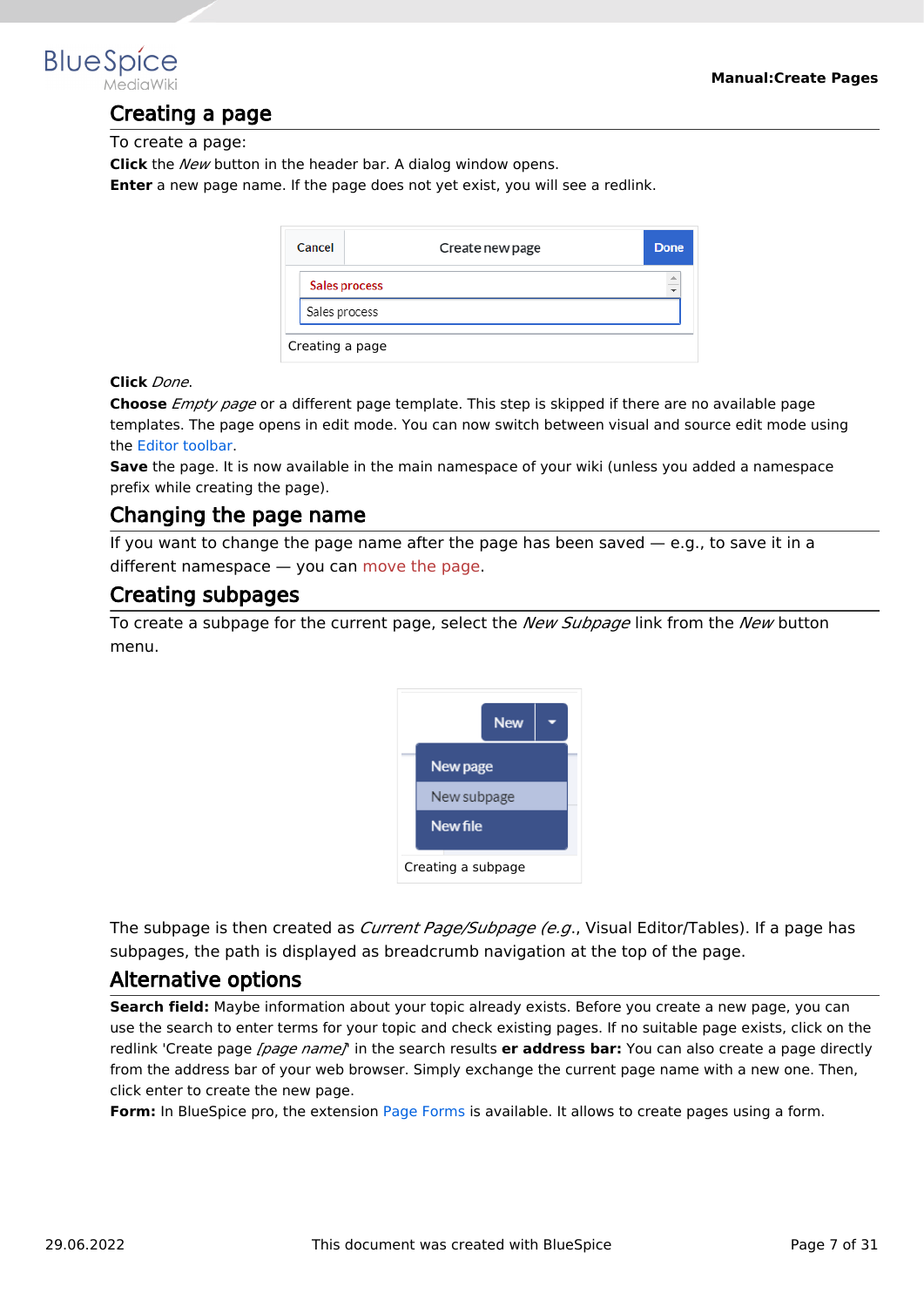<span id="page-7-1"></span>

# Tipps

**Redirects:** Do you have the impression that an article title is searched more often with a different synonym? Then create a new article with this name and [redirect](https://en.wiki.bluespice.com/w/index.php?title=Manual:Using_Redirects&action=view) the page to another page that contains the actual information.

**Title choice:** In a wiki, titles are very important. In wikis with many entries, authors may make references to pages that they deem important in the context of their entry. The page title should, therfore, clearly communicate its content. Single words are very good, but even short sentences like "why wikis work" can be useful names. In addition, meaningful page titles also help readers find their way around when they search for an entry.

**Spelling:** When linking to an already existing page you should pay attention to their exact spelling. If you e. g. typing a [[hello world]] instead of [[Hello World]] will create a new page as the links are spelled differently. Therefore, consider also capitalization and spaces. Only at the beginning of the letter does it make no difference whether you write a small or capital letter.

**Namespaces:** If you want to create an article in a different namespace, the namespace must appear before article name. Example: [[namespace:article name]] .

**Special characters:** The following characters **cannot** be used in titles : { } & ? < > \ and , . For more information, see [mediawiki.org/wiki/Manual:Page\\_title.](https://www.mediawiki.org/wiki/Manual:Page_title)

<span id="page-7-2"></span>**Subpages:** The character / is used to create a [subpage](https://en.wiki.bluespice.com/w/index.php?title=Subpage&action=view).

# Related info

- [Rename and move pages](#page-21-0)
- [Redirects](#page-14-0)
- **[Creating and Using Page Templates](#page-27-0)**

# <span id="page-7-0"></span>**2.2 Edit**

**[Latest revision as of 16:46, 13 April 2022](#page-7-0) ([view source](#page-7-0))** [Margit.link-rodrigue](#page-30-0) ([talk](https://en.wiki.bluespice.com/w/index.php?title=User_talk:Margit.link-rodrigue&action=view) | [contribs](https://en.wiki.bluespice.com/wiki/Special:Contributions/Margit.link-rodrigue)) [Tag](https://en.wiki.bluespice.com/wiki/Special:Tags): [Visual edit](https://en.wiki.bluespice.com/w/index.php?title=Site:VisualEditor&action=view)

(No difference)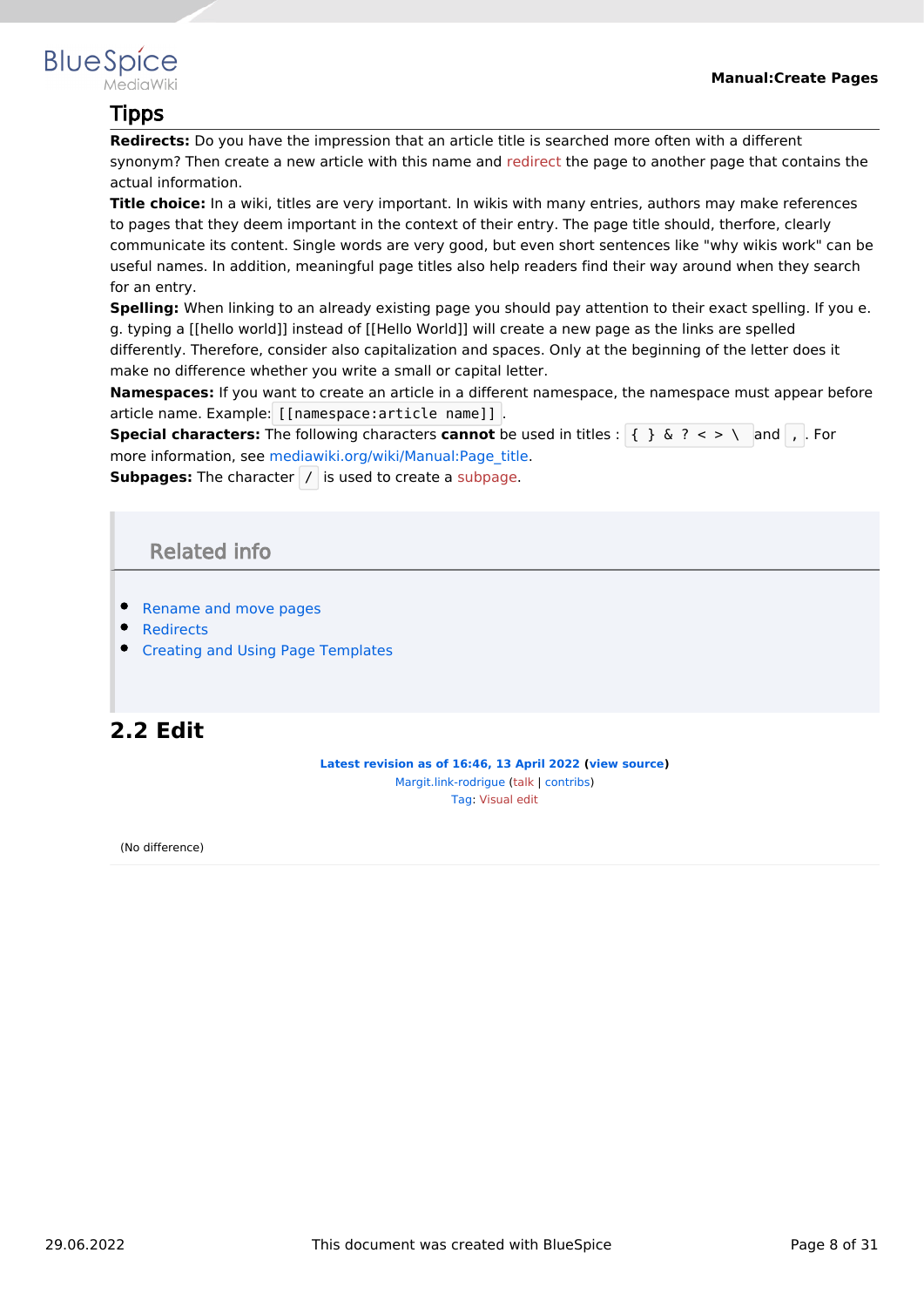

# Latest revision as of 16:46, 13 April 2022

BlueSpice uses the MediaWiki extension VisualEditor as editing tool. This sophisticated editor supports all common edit tasks that you can expect in a wiki environment.

# Contents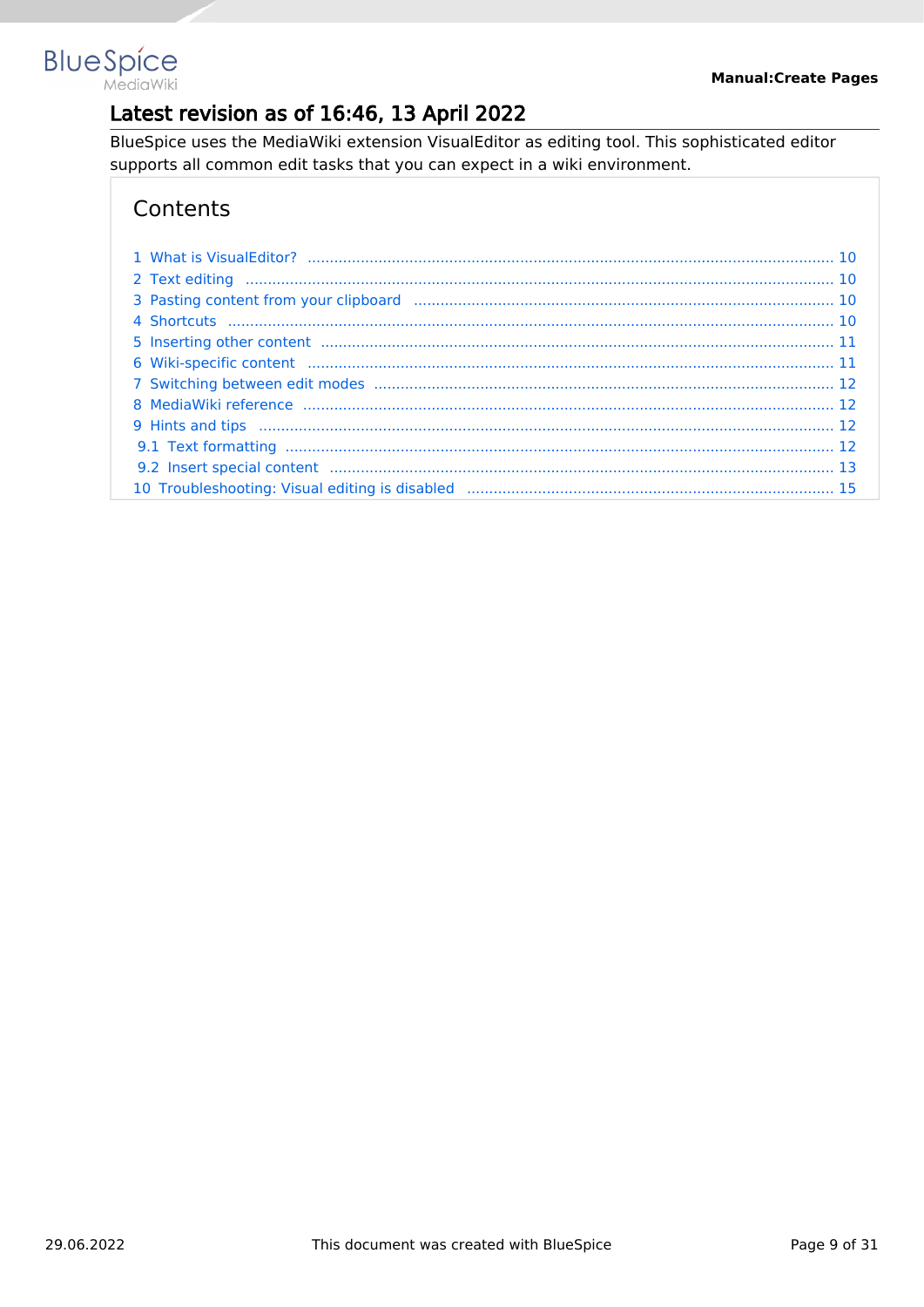<span id="page-9-0"></span>**BlueSpice** 

# What is VisualEditor?

|                     | Paragraph | $\checkmark$<br>Δ<br>⋍ | ඟ<br>$\checkmark$           | Cite $\backsim$ | ≔∽<br>Insert $\vee$ | 77 |  | ឹ<br>- | 三 | $\blacktriangleright$<br>. . | $\mathsf{v}$ | Save changes |
|---------------------|-----------|------------------------|-----------------------------|-----------------|---------------------|----|--|--------|---|------------------------------|--------------|--------------|
|                     |           | c                      | $\sim$<br>$\mathbf{r}$<br>◡ |                 | 4                   |    |  |        | 5 |                              |              |              |
| <b>VisualEditor</b> |           |                        |                             |                 |                     |    |  |        |   |                              |              |              |

The visual editor is optimized for editing wiki pages. Important characteristics and functions are: **Page structuring** with headings.

Consistent **text formatting**.

**Linking** of contents.

**Inserting special content** (files/media, tables, templates, magic words)

<span id="page-9-1"></span>Adjusting **page options**.

# Text editing

Typical text formatting options such as **bold**, *italics*, or text color are available as a context menu. When you highlight text, a menu with common formatting elements appears. For example, you can apply a different text color.



# <span id="page-9-2"></span>Pasting content from your clipboard

If you paste content from your clipboard (e.g., copied from MS Word or MS Excel), you usually also paste many unnecessary formatting tags from the original application. To avoid, this you should paste the content as plaintext.

If you already pasted text which resulted in undesirable formatting, you can use the undo function in VisualEditor to remove the content again if you



have not yet saved the page or switched between visual and source editing mode.

To paste content as plain text instead, use the shortcut **ctrl+shift+v**.

# <span id="page-9-3"></span>**Shortcuts**

If you want to apply multiple formatting options at the same time, shortcuts are often the quickest way. For example, to show text in bold and italic, highlight the text and press *Ctrl+b* (for "**bold**") and *Ctrl+i* (for "*italics*"). Even a link can be quickly inserted by pressing *Ctrl+k*. Pressing *Ctrl+b* again will cancel the bold. Multiple formats can be removed after text selection with *Ctrl+m*.

All available keyboard shortcuts are marked accordingly in VisualEditor next to each menu item.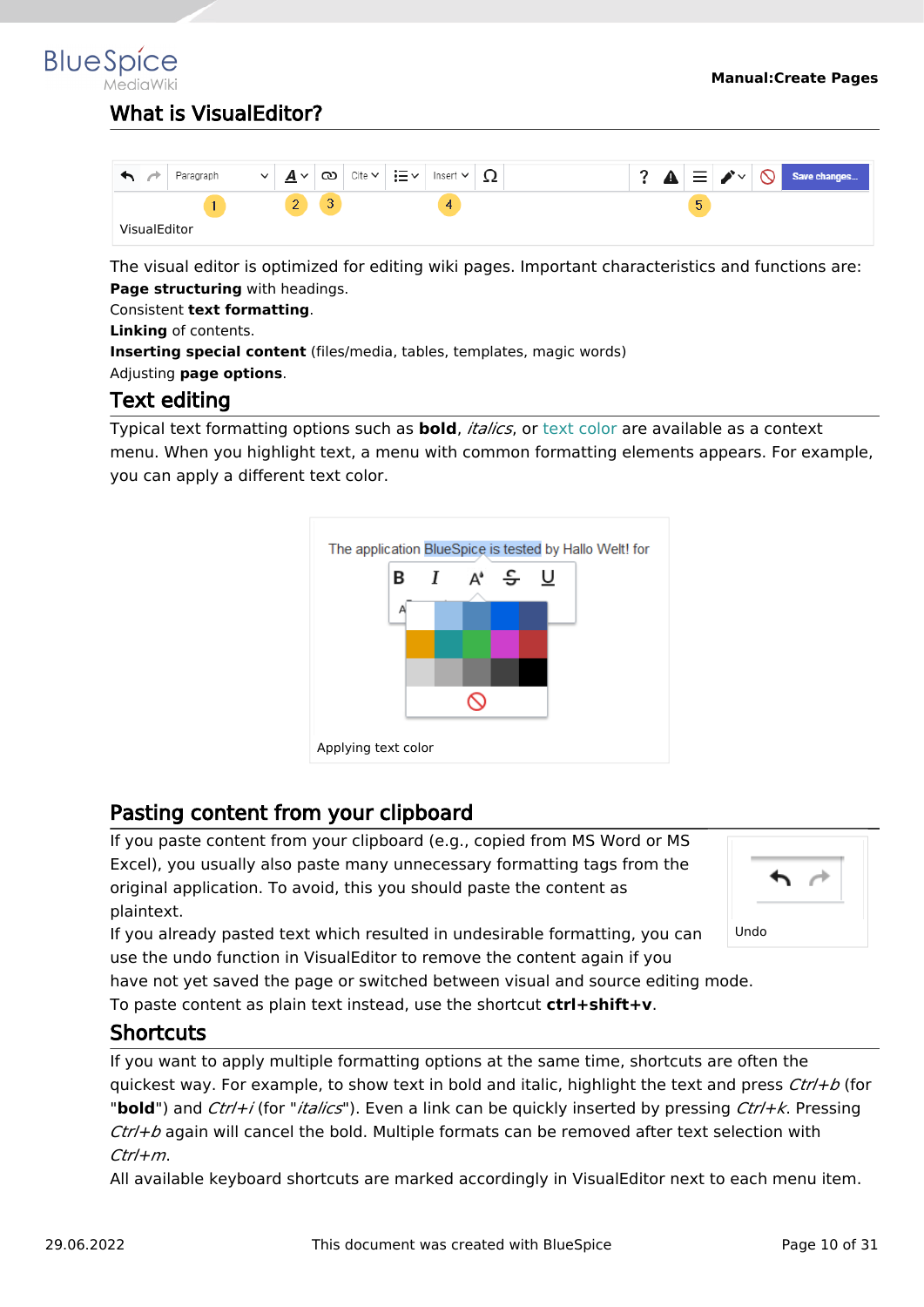



**Note:** For a list of all available shortcuts, click on "Keyboard shortcuts" in the Visual Editor help menu (the question mark menu item).

# <span id="page-10-0"></span>Inserting other content

Many typical page elements such as images, files and tables can be integrated into your page from the *Insert* menu.

File formats with a preview option: jpg/jpeg, png, gif, pdf

File formats without preview option are always inserted as links (e.g., Microsoft Office formats) Files can be connected with namespaces and categories

If you want to learn more about inserting these elements, go to the following help pages: [Images](https://en.wiki.bluespice.com/wiki/Manual:Extension/VisualEditor/Images)

[Files \(PDF, xls, doc, ...\)](https://en.wiki.bluespice.com/wiki/Manual:Extension/VisualEditor/Images) [Tables](https://en.wiki.bluespice.com/wiki/Manual:Extension/VisualEditor/Tables) **[Templates](https://en.wiki.bluespice.com/wiki/Manual:Templates)** 

#### <span id="page-10-1"></span>Wiki-specific content

Some functions in the "Insert" menu are little known from traditional word processing, but are quite typical for working with a wiki. Therefore, they are briefly introduced here. Find more information on the help pages here in the helpdesk or at mediawiki.org:

**Comment:** Add comments to the page. These are only visible in the source code.

**[Gallery:](https://www.mediawiki.org/wiki/Help:VisualEditor/User_guide#Editing_media_galleries)** A simple picture gallery can support many process flows.

**[Magic word](https://en.wiki.bluespice.com/wiki/Manual:MagicWords):** Wiki features such as signature, word counter, category tree or even process diagrams with draw.io can be integrated as a "magic word".

**Your signature:** Only works on pages that allow signatures. Pages in the Namespace "Pages" are not included.

**Codeblock:** Programming code is displayed here in clean code blocks, optionally with line numbers. **References list:**

**Chemical formula:** The formula rendering uses an external service via Wikimedia's REST API.

**[Math formula](https://www.mediawiki.org/wiki/Help:VisualEditor/User_guide/en#Editing_mathematical_formulae):** An editor opens for entering a mathematical formula.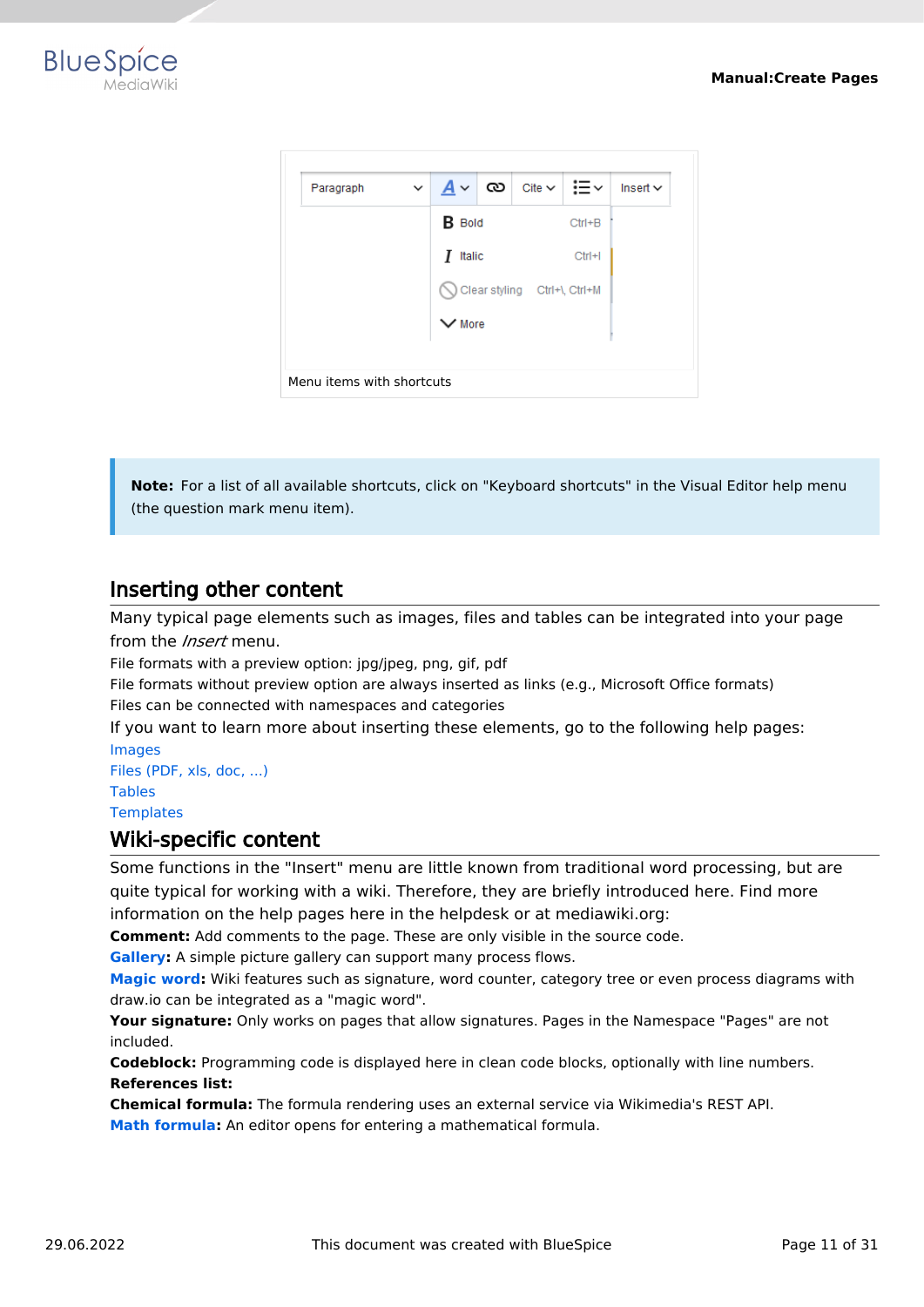# <span id="page-11-0"></span>**BlueSpice**

# Switching between edit modes

When creating or editing a page, the page loads in visual editing mode. If you are familiar with the code language of MediaWiki ("Wikitext"), you can easily switch to source editing mode using the "Switch editor" button:

| <b>◆</b> Visual editing |
|-------------------------|
| [[]] Source editing     |

# <span id="page-11-1"></span>MediaWiki reference

Since VisualEditor is a standard MediaWiki extension, you can also read a [documentation of](https://www.mediawiki.org/wiki/Help:VisualEditor/User_guide/en%7Ccomplete)  [functionality on MediaWiki](https://www.mediawiki.org/wiki/Help:VisualEditor/User_guide/en%7Ccomplete). Here in the BlueSpice Helpdesk, we only give some hints and tips for using the editor.

# <span id="page-11-2"></span>Hints and tips

VisualEditor is optimized for editing web pages. That's why it has exactly the features that are often needed to create a wiki page. The consistent formatting of content supports the readability of your wiki content.

# <span id="page-11-3"></span>**Text formatting**

| <b>Text formatting</b>                       |                                                                                                                                                                                                                                                                                |  |  |  |  |
|----------------------------------------------|--------------------------------------------------------------------------------------------------------------------------------------------------------------------------------------------------------------------------------------------------------------------------------|--|--|--|--|
| Undo function                                | Left arrow: Undo last action (greyed out: there is no last action yet)<br>Right arrow: Restore last action (greyed out: there's nothing to<br>restore yet)                                                                                                                     |  |  |  |  |
| Format Paragraph<br>Paragraph<br>$\check{ }$ | Here text can be defined as heading or specific paragraph type. Note: If you<br>work in a table, the options will change accordingly (content cell and header<br>cell):<br>Content cell                                                                                        |  |  |  |  |
| Style text                                   | If no text has been selected before clicking on the " $A$ " button and on a<br>button, the text will be formatted from the current position of the cursor.<br>(More Info at mediawiki.org/wiki/Help:VisualEditor/User_guide<br>/en#Getting_Started:_The_VisualEditor-Toolbar]) |  |  |  |  |
|                                              | If no text was selected before the hyperlink dialog was opened, the link will<br>be generated with a number:                                                                                                                                                                   |  |  |  |  |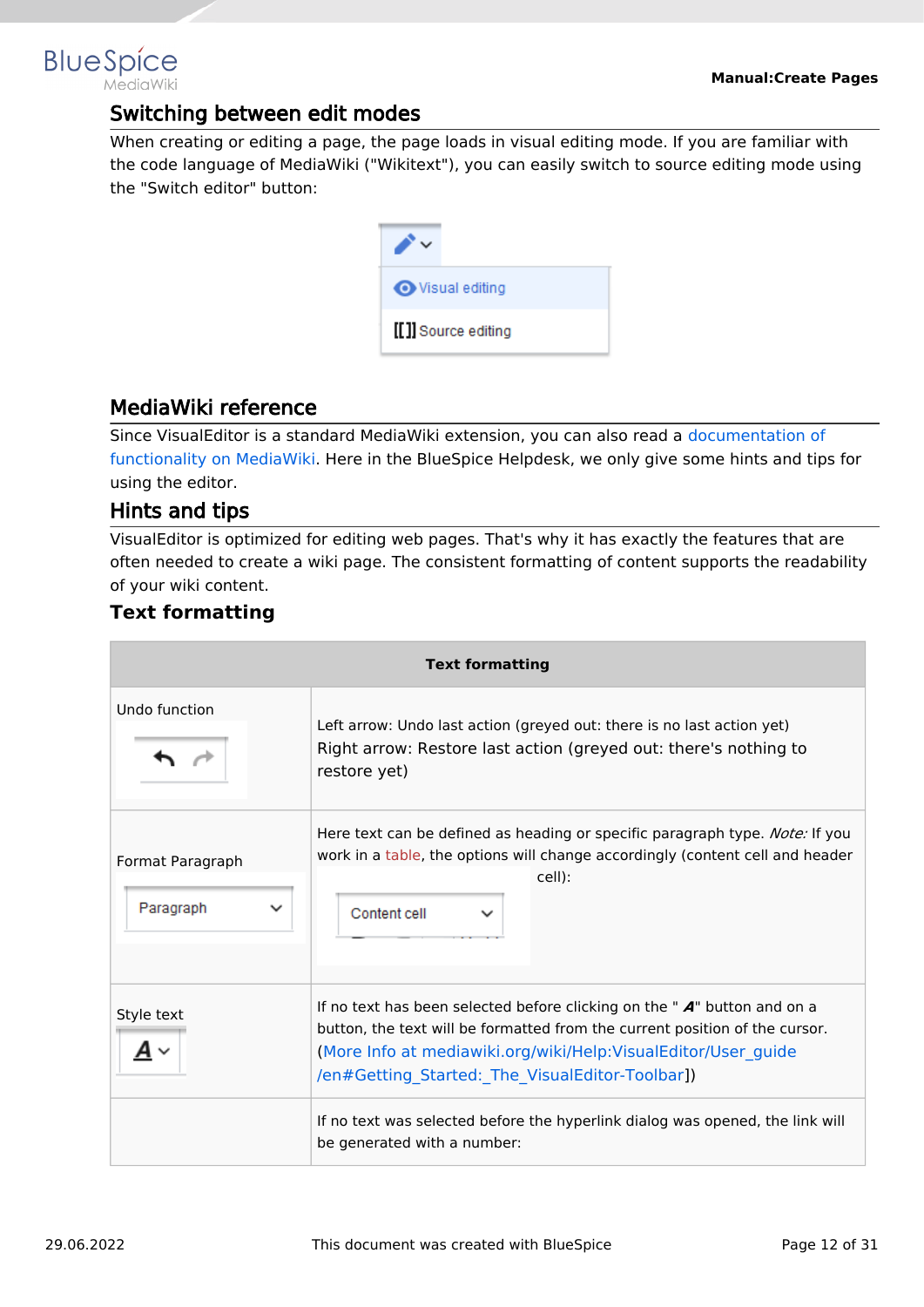

| <b>Text formatting</b> |                                                                                                                                                                                                        |  |  |  |  |
|------------------------|--------------------------------------------------------------------------------------------------------------------------------------------------------------------------------------------------------|--|--|--|--|
| Insert hyperlink<br>ు  | [1] To subsequently change the hyperlink description, just click on<br>the link to open the edit menu. In a table, you may need to double-<br>click the cell first and then click the hyperlink again. |  |  |  |  |
| cite<br>Cite $\vee$    | The citation menu is used to insert footnote references (also called<br>itemizations or footnotes) within the text.                                                                                    |  |  |  |  |
| Structure              |                                                                                                                                                                                                        |  |  |  |  |

# <span id="page-12-0"></span>**Insert special content**

| <b>Paste Special Content</b>   |                                                                                                                                                                                                                                |  |  |  |  |
|--------------------------------|--------------------------------------------------------------------------------------------------------------------------------------------------------------------------------------------------------------------------------|--|--|--|--|
| Insert menu<br>Insert $\sim$   | Use the "insert" menu to insert various media (images, videos) and<br>text formats:                                                                                                                                            |  |  |  |  |
| media<br>Media                 | Inserting pictures and videos<br>(Details on MediaWiki])                                                                                                                                                                       |  |  |  |  |
| templates<br><b>D</b> Template | Include a template in the page.                                                                                                                                                                                                |  |  |  |  |
| tables<br>$\mathbf{H}$ Table   | Tables are an important tool for formatting tabular page content.                                                                                                                                                              |  |  |  |  |
| comment<br>Comment             | Comments are not visible to readers, but only in edit mode. A<br>comment can be inserted anywhere on a page. The comment can<br>be edited by clicking on it.<br>And this is what a comment looks like:<br>Discuss content with |  |  |  |  |
| Gallery                        |                                                                                                                                                                                                                                |  |  |  |  |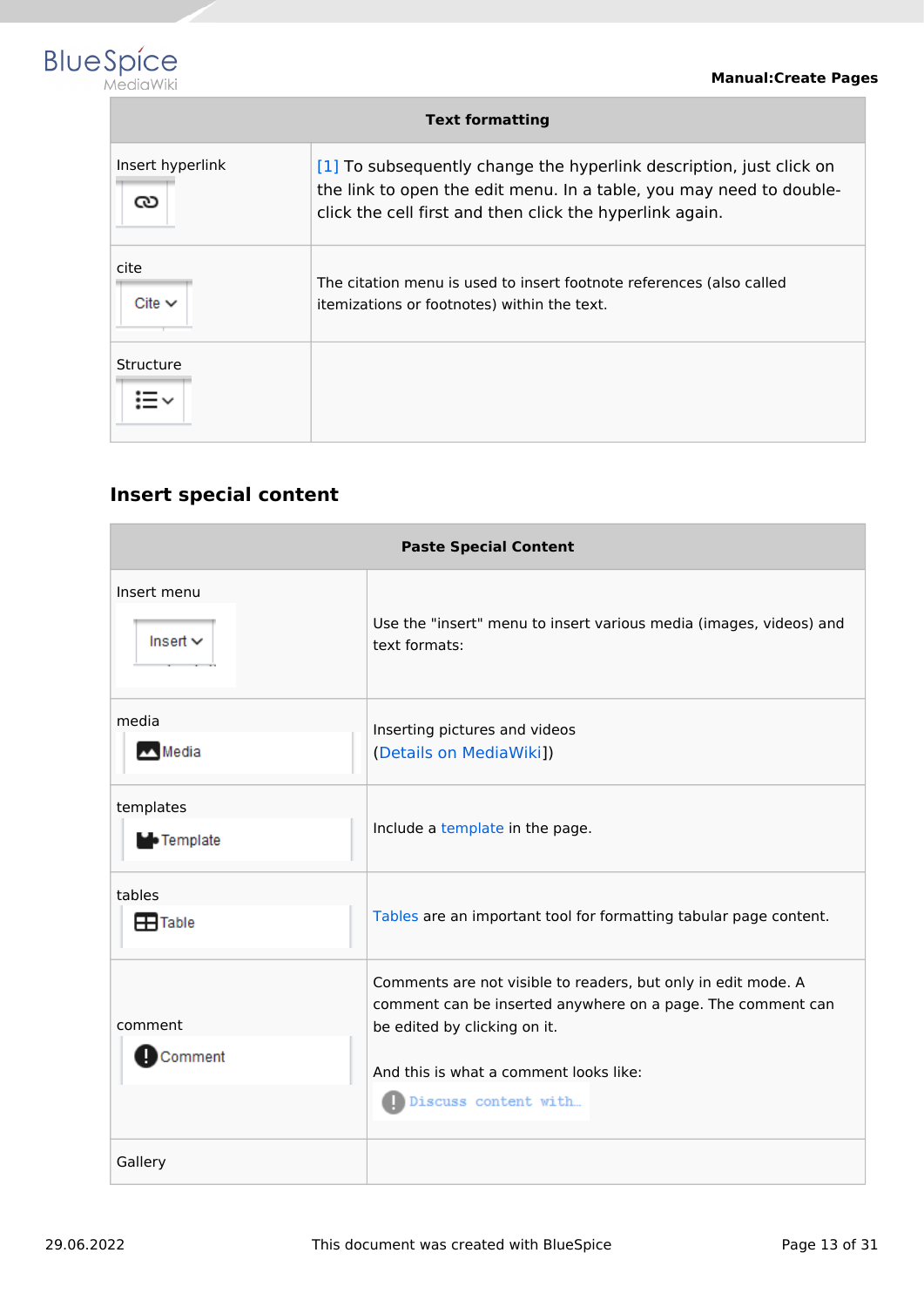

| <b>Paste Special Content</b>          |                                                                                                                                                                                                    |  |  |  |
|---------------------------------------|----------------------------------------------------------------------------------------------------------------------------------------------------------------------------------------------------|--|--|--|
| Gallery                               |                                                                                                                                                                                                    |  |  |  |
| Magic word<br>Magic word              | With a "magic word" you can include certain variables or so-called<br>behavioral switches in your page. For example, you can display the<br>word count:<br>Learn more about the functionMagic Word |  |  |  |
| Your signature<br>Q Your signature    | This option can only be used in discussions. It allows to add a<br>signature at any point of a discussion.                                                                                         |  |  |  |
| Code block<br>Code block              | With code block various code examples can be entered, like e.g. in<br>HTML syntax. The code is then displayed properly formatted:<br><span style="color: red">red text</span>                      |  |  |  |
| Refernces list<br>References list     |                                                                                                                                                                                                    |  |  |  |
| Chemical formula<br>Chemical formula  | The formula rendering uses an external service via Wikimedia's<br><b>REST API.</b>                                                                                                                 |  |  |  |
| Math formula<br>$\Sigma$ Math formula | It opens an editor for entering a mathematical formula.<br>[[on MediaWiki]]                                                                                                                        |  |  |  |
| <b>Special Characters</b><br>Ω        |                                                                                                                                                                                                    |  |  |  |

#### Page options

| <b>Page Options</b>      |                                                       |  |
|--------------------------|-------------------------------------------------------|--|
| Options menu<br>$\equiv$ | The options menu allows editing of all page settings. |  |
| Options                  |                                                       |  |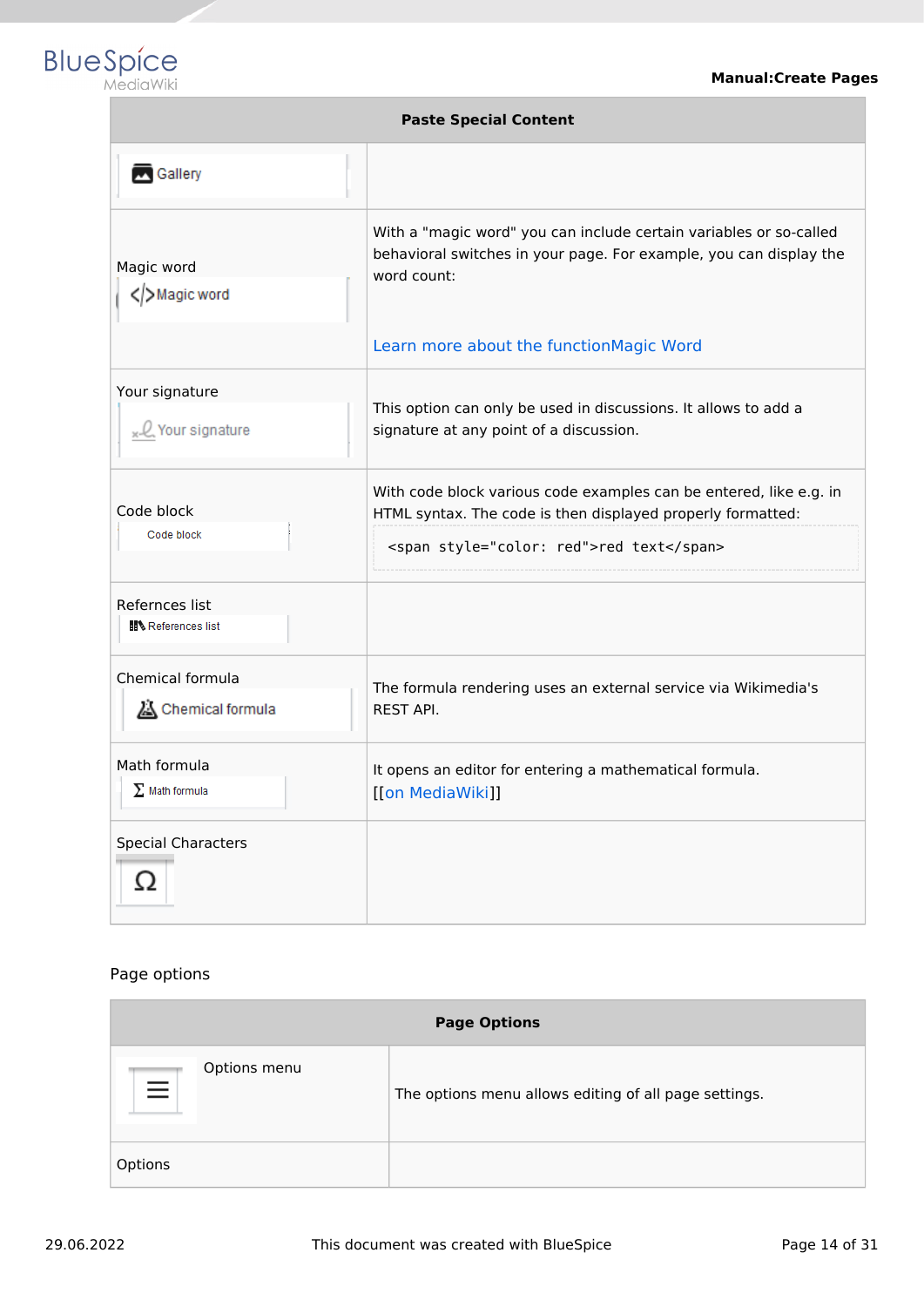

| <b>Page Options</b>                                              |                                                                                                                                                                                                                                                                                              |  |  |  |
|------------------------------------------------------------------|----------------------------------------------------------------------------------------------------------------------------------------------------------------------------------------------------------------------------------------------------------------------------------------------|--|--|--|
| Options                                                          | This button allows the page settings and page information to be<br>updated simultaneously within a dialog box.                                                                                                                                                                               |  |  |  |
| Categories<br>Categories                                         | Here you assign the page to one or more categories Categories.<br>The page will appear accordingly on all linked category pages.                                                                                                                                                             |  |  |  |
| Page Settings                                                    | Page redirection: When the page is redirected, the content of the<br>page is no longer displayed, but the target page is loaded<br>directly.                                                                                                                                                 |  |  |  |
| Page settings                                                    | This setting can also be used to display or remove the<br>table of contents at the top of the page. The table of<br>contents is automatically generated by the headings on<br>the page. When a page has more than three headings, the<br>table of contents appears automatically by default. |  |  |  |
| <b>Advanced Settings</b><br>Advanced settings                    |                                                                                                                                                                                                                                                                                              |  |  |  |
| Languages<br>文A Languages                                        |                                                                                                                                                                                                                                                                                              |  |  |  |
| Templates used<br>• Templates used                               |                                                                                                                                                                                                                                                                                              |  |  |  |
| View as right-to-left<br>← View as right-to-left<br>Ctrl+Shift+X | Support for languages that are read from right to left. Clicking<br>this button right-side formats the page text. Click again to set<br>the text flush left.                                                                                                                                 |  |  |  |
| Find and replace<br>Q Find and replace<br>$Ctrl + F$             | Words or characters can be searched and replaced directly on<br>the page. The "Undo" button can be used to cancel the change.                                                                                                                                                                |  |  |  |

# <span id="page-14-1"></span>Troubleshooting: Visual editing is disabled

If you only have the source editing option in your editor toolbar, please contact an administrator of your wiki. The following settings must be checked in this case:

Global settings via the [configuration manager](https://en.wiki.bluespice.com/wiki/Manual:Extension/BlueSpiceConfigManager)

<span id="page-14-0"></span>[Namespace manager](https://en.wiki.bluespice.com/wiki/Manual:Extension/BlueSpiceNamespaceManager) settings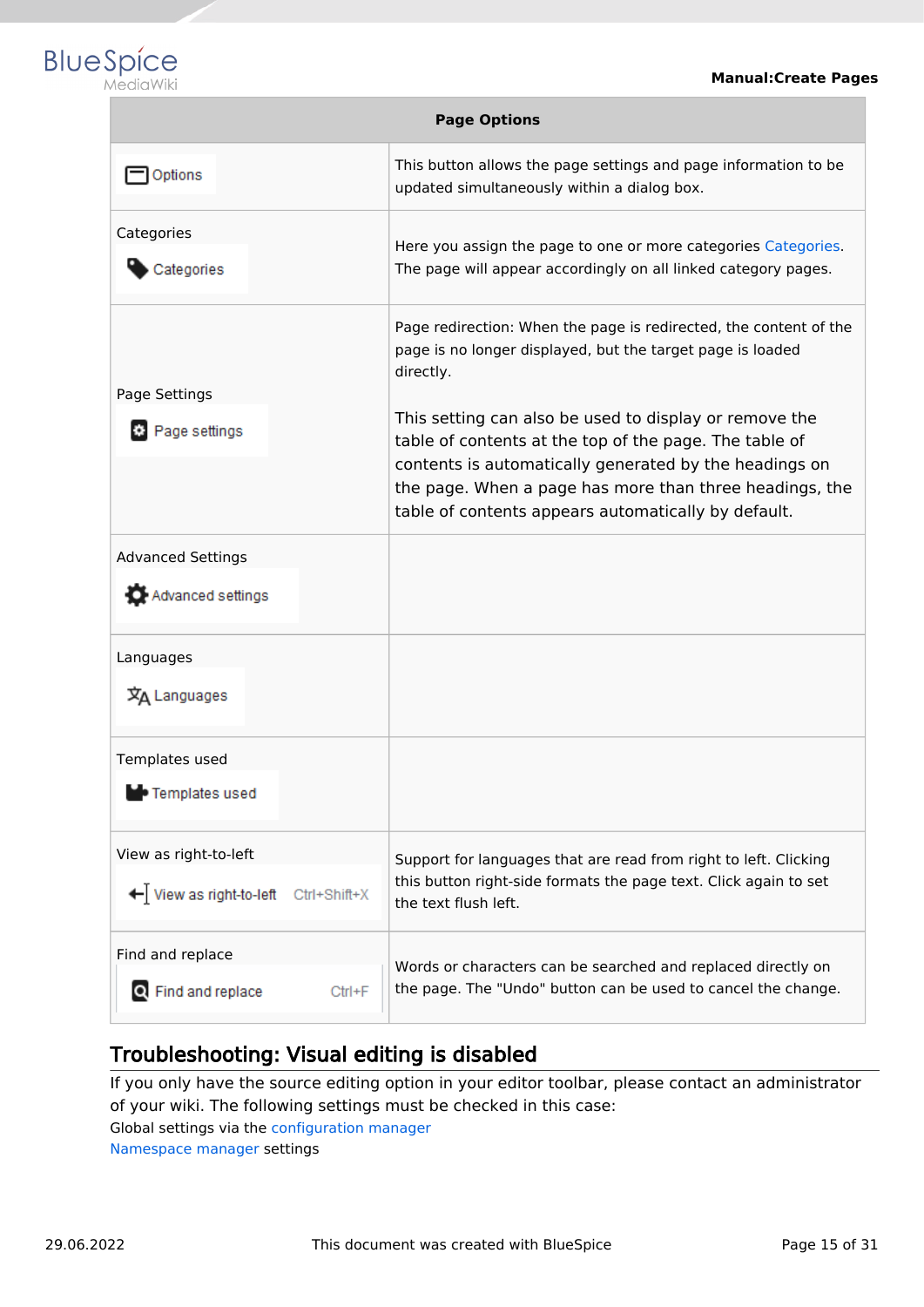

# **8.2 Redirects**

**[Latest revision as of 17:01, 1 April 2022](#page-14-0) [\(view source\)](#page-14-0)** [Margit.link-rodrigue](#page-30-0) ([talk](https://en.wiki.bluespice.com/w/index.php?title=User_talk:Margit.link-rodrigue&action=view) | [contribs](https://en.wiki.bluespice.com/wiki/Special:Contributions/Margit.link-rodrigue)) [Tag:](https://en.wiki.bluespice.com/wiki/Special:Tags) 2017 source edit

(No difference)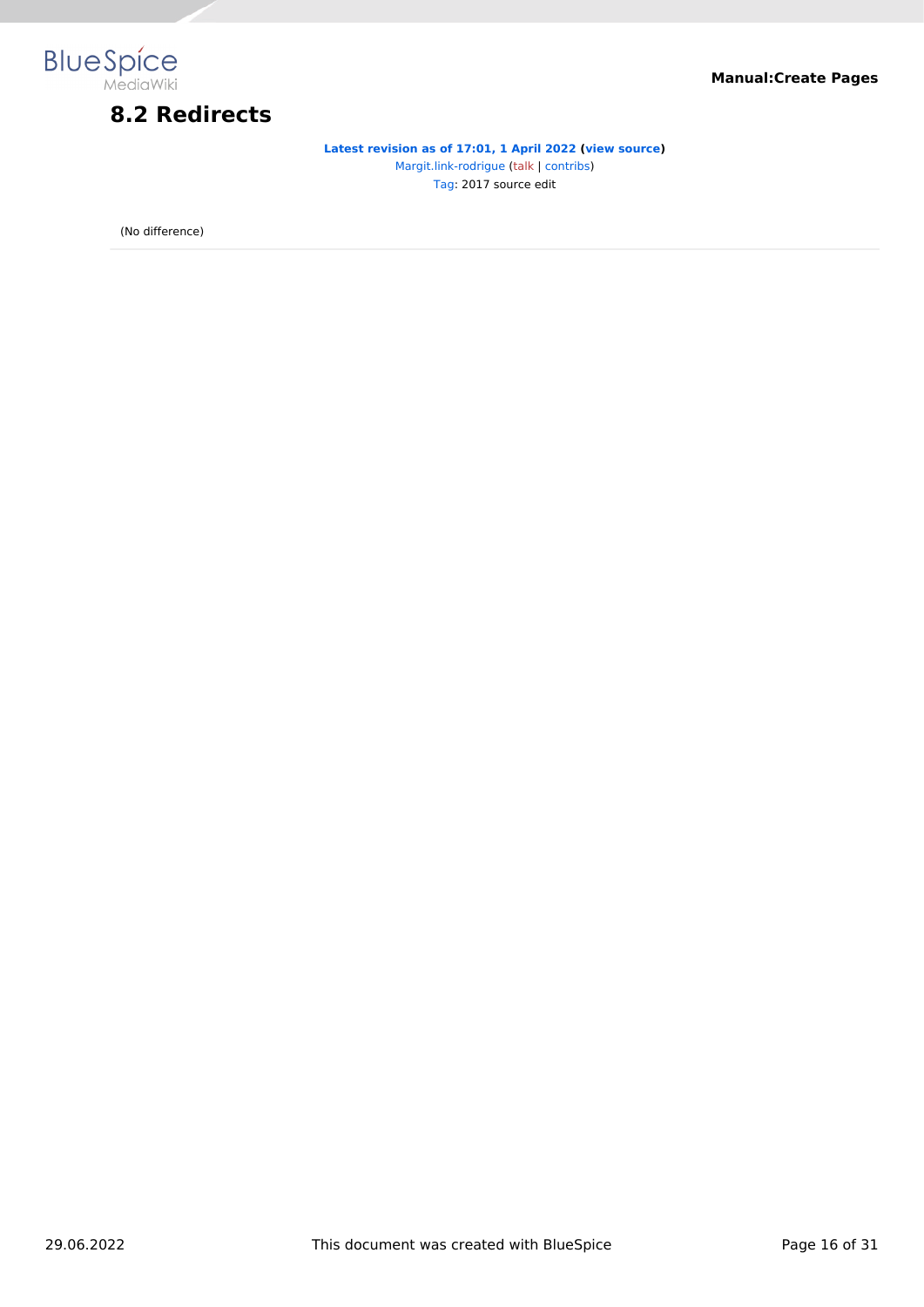

# Latest revision as of 17:01, 1 April 2022

# Contents

| 2 When to use a redirect manufactured and the control of the control of the control of the control of the control of the control of the control of the control of the control of the control of the control of the control of  |  |
|--------------------------------------------------------------------------------------------------------------------------------------------------------------------------------------------------------------------------------|--|
| 3 How to redirect a page minimum minimum minimum minimum minimum minimum 18                                                                                                                                                    |  |
|                                                                                                                                                                                                                                |  |
| 3.2 Source editing mode manufactured and contract the manufactured and the manufactured and the set of the set of the set of the set of the set of the set of the set of the set of the set of the set of the set of the set o |  |
|                                                                                                                                                                                                                                |  |
|                                                                                                                                                                                                                                |  |
|                                                                                                                                                                                                                                |  |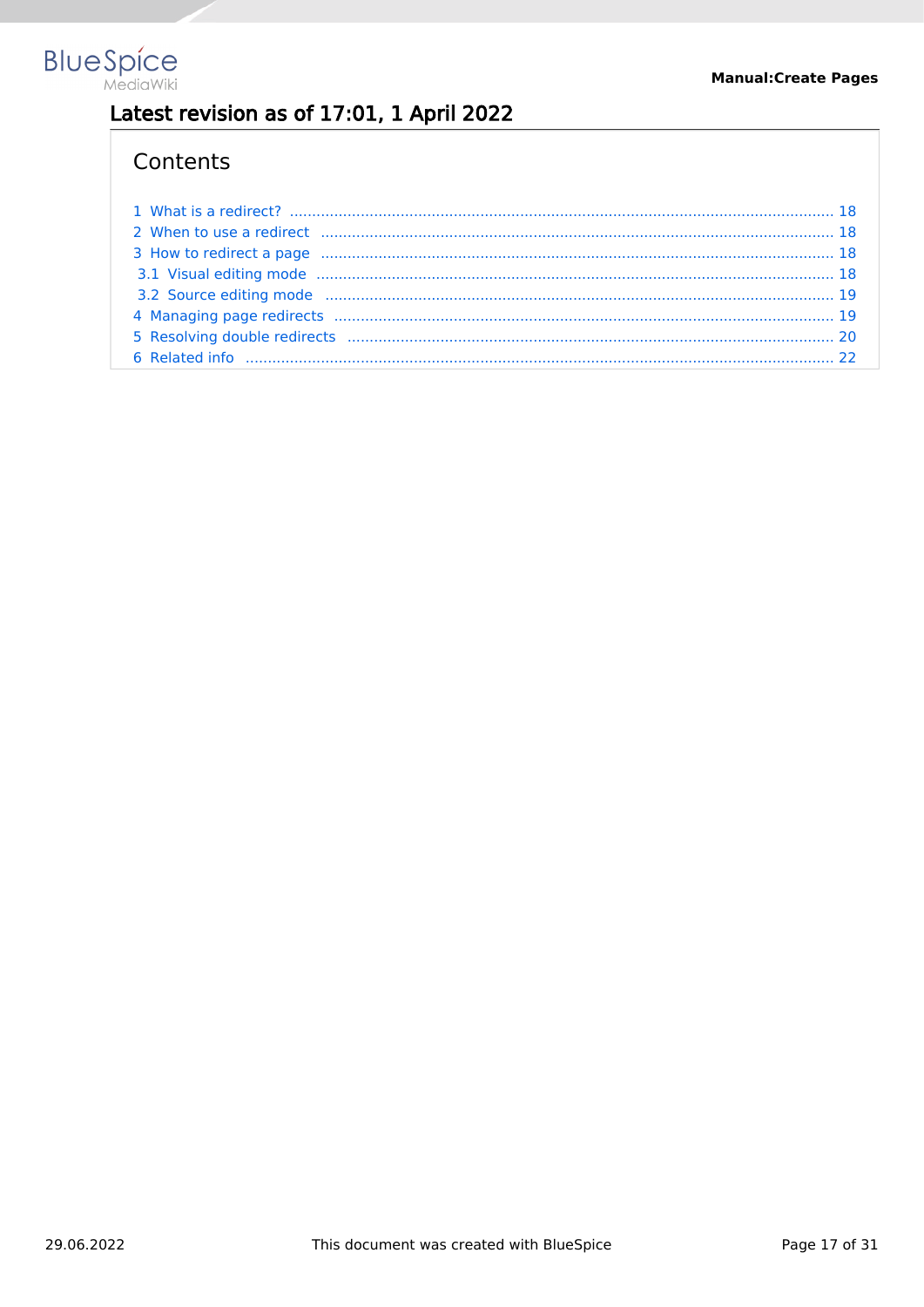

# <span id="page-17-0"></span>**BlueSpice**

# What is a redirect?

A redirect is a technique to automatically forward users from one page to another. If you redirect a page that has content, the user will not see the content of the redirected page, but only the content of the target page.

# <span id="page-17-1"></span>When to use a redirect

Pages are usually redirected in the following cases: abbreviations synonyms duplicate content spelling variants

plural/singular renaming/moving a page

# <span id="page-17-2"></span>How to redirect a page

# <span id="page-17-3"></span>**Visual editing mode**

**Click** the options menu in the visual editor toolbar and **select** the *Page settings* link:



**Activate** the checkbox *Redirect this page to* and enter the name of the target page:

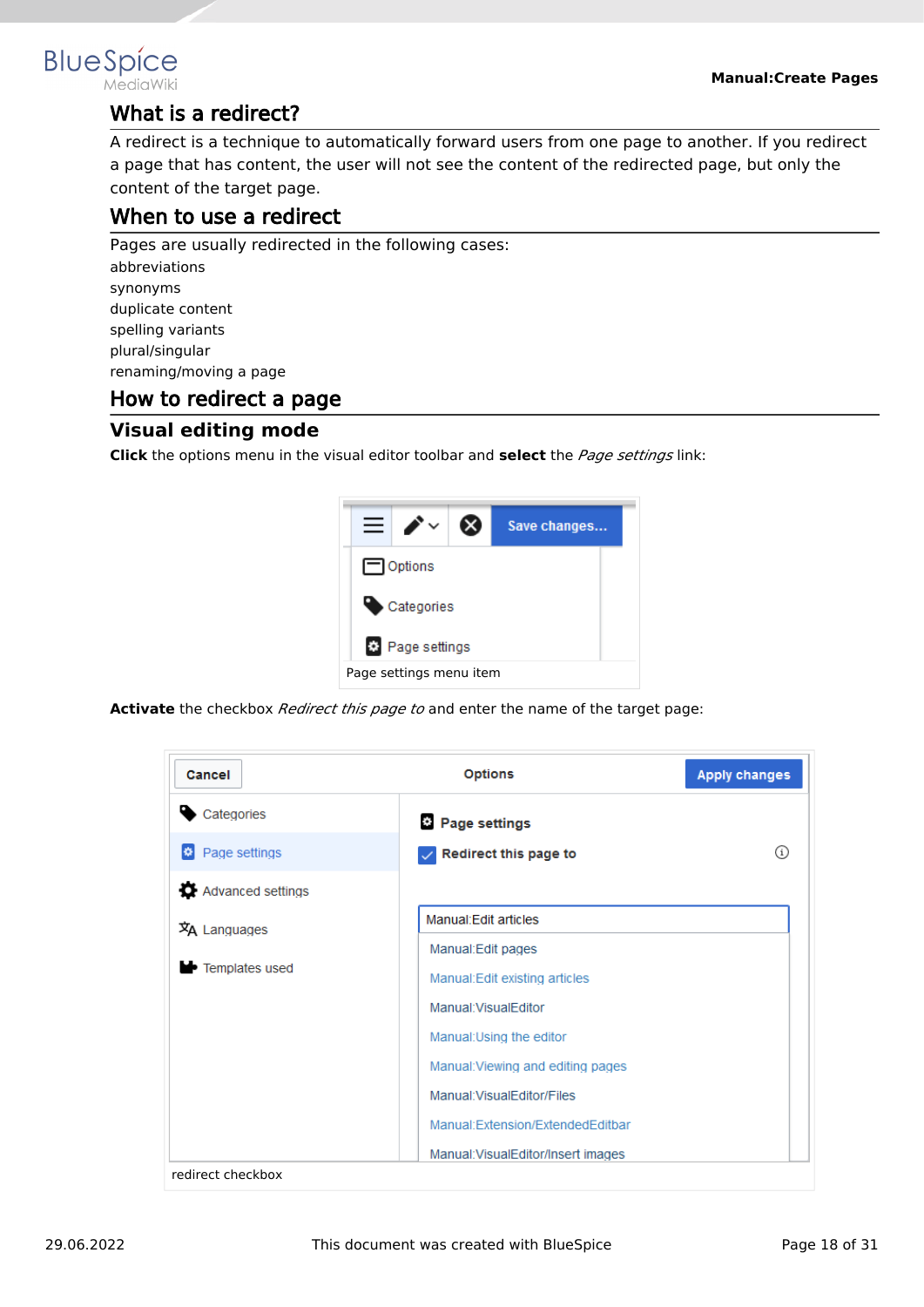<span id="page-18-0"></span>**BlueSpice** 

3. **Click** *Apply changes*.

#### **Source editing mode**

At the very beginning of the page, insert the redirect instruction and save the page:

#REDIRECT [[pagename of target page]]

There is no need to delete the content of the page. The content is simply no longer visible to readers as long as the redirect is included on the page. If you remove the code for redirecting the page, the original content will be loaded again.

#### <span id="page-18-1"></span>Managing page redirects

All redirected pages on the wiki are listed on the special page Special: ListRedirects . In addition, there are pages for broken redirects as well as double redirects in the maintenance reports on the Special pages. You can navigate to them from *Global actions > Special pages*.

To maintain the quality of your wiki, you should review these pages on a regular basis and fix any broken and double redirects.

If you navigate to a redirected page, it shows the redirect source. A rounded arrow points to the target file:



The page "What links here" shows if redirects to a page exist. The page can be accessed via the *...all actions* link in the page tools:

| $\times$               | All actions                | <b>DY IVILIT</b><br>$\Box$<br>$\overline{\mathbf{v}}$ | Move                     |
|------------------------|----------------------------|-------------------------------------------------------|--------------------------|
|                        |                            |                                                       | Copy                     |
| Views                  | Namespaces                 |                                                       | <b>Delete</b>            |
| View                   | Setup                      | theless, we assume that you                           | Refresh                  |
| Edit                   | Discussion                 |                                                       |                          |
| Edit source            | New page                   |                                                       | Translate and transfer   |
| Page history           | New subpage                |                                                       |                          |
|                        | New section                |                                                       | Start a workflow         |
|                        | New file                   |                                                       |                          |
|                        |                            | allation interface.                                   | Set expiry               |
|                        |                            | t provide any further                                 | Set reminder             |
| Content actions        | Toolbox                    |                                                       |                          |
|                        |                            |                                                       | Set page assignments     |
| Delete                 | E-Mail                     |                                                       | Add to book              |
| Move                   | What links here            |                                                       |                          |
| Protect                | Related changes            |                                                       |                          |
| Unwatch                | Upload file                |                                                       | $\propto$                |
| Refresh                | Special pages              |                                                       |                          |
| Add to book            | Printable version          |                                                       | DETAILS                  |
| Insert category        | Copy URL                   |                                                       |                          |
| Set page assignments   | Page information           |                                                       | Page history             |
| Set reminder           | Cite this page             |                                                       |                          |
| Set expiry             | Browse properties          | $\mathbb{Z}$                                          | Page information         |
| Translate and transfer | PDF single page            |                                                       | <b>Browse properties</b> |
| Copy                   | PDF page with subpages     |                                                       |                          |
| Start a workflow       | PDF page with linked pages |                                                       | all actions              |
|                        | Display readers            |                                                       |                          |
|                        | QR code                    |                                                       |                          |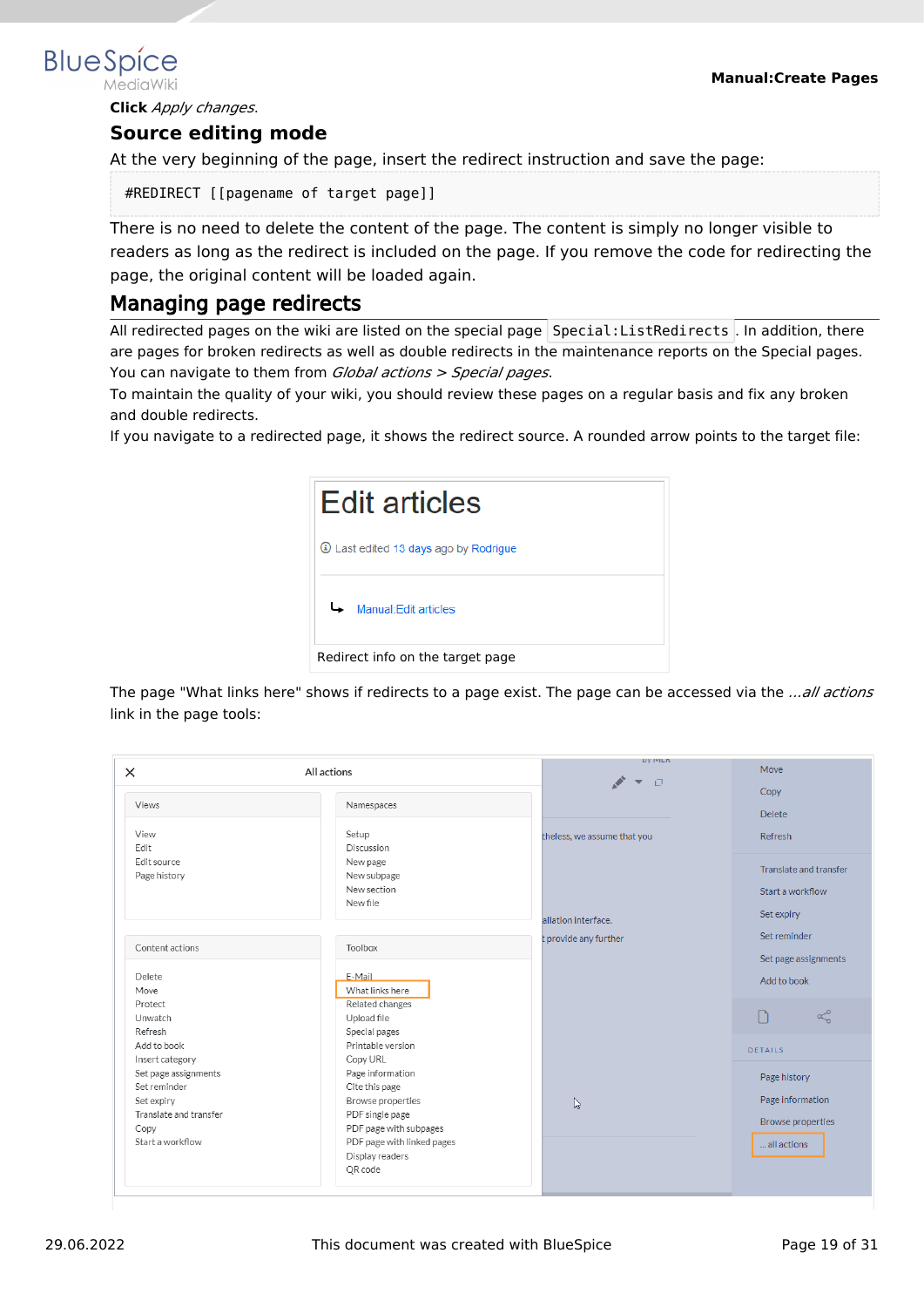

Clicking on the page name of the redirected page opens the original page:

# Pages that link to "Setup: Installation Guide/System Preparation/Windows/Introduction" What links here Page: Setup:Installation Guide/System Preparation/Windows/Introduction Namespace: all  $\checkmark$ Invert selection Go Filters Hide transclusions | Hide links | Hide redirects The following pages link to Setup:Installation Guide/System Preparation/Windows/Introduction: Displayed 2 items. View (previous 50 | next 50) (20 | 50 | 100 | 250 | 500) • Setup:Installation Guide/System Preparation/Windows (- links | edit) • Setup:Installation Guide/System Preparation/Windows/Vorwort(redirect page) (- links | edit) View (previous 50 | next 50) (20 | 50 | 100 | 250 | 500)

redirect link

# <span id="page-19-0"></span>Resolving double redirects

The page *Special:DoubleRedirects* lists all pages that are redirected from an already redirected page:

# Double redirects This page lists pages that redirect to other redirect pages. Each row contains links to the first and second redirect, as well as the target of the second redirect, which is usually the "real" target page to which the first redirect should point. Crossed out entries have been solved. Showing below up to 50 results in range #1 to #50. View (previous 50 | next 50) (20 | 50 | 100 | 250 | 500) 1. Get creative - Working with information (edit) → Create pages → Manual: Create pages 2. Edit existing articles (edit)  $\rightarrow$  Create pages  $\rightarrow$  Manual: Create pages Special page "Double redirects"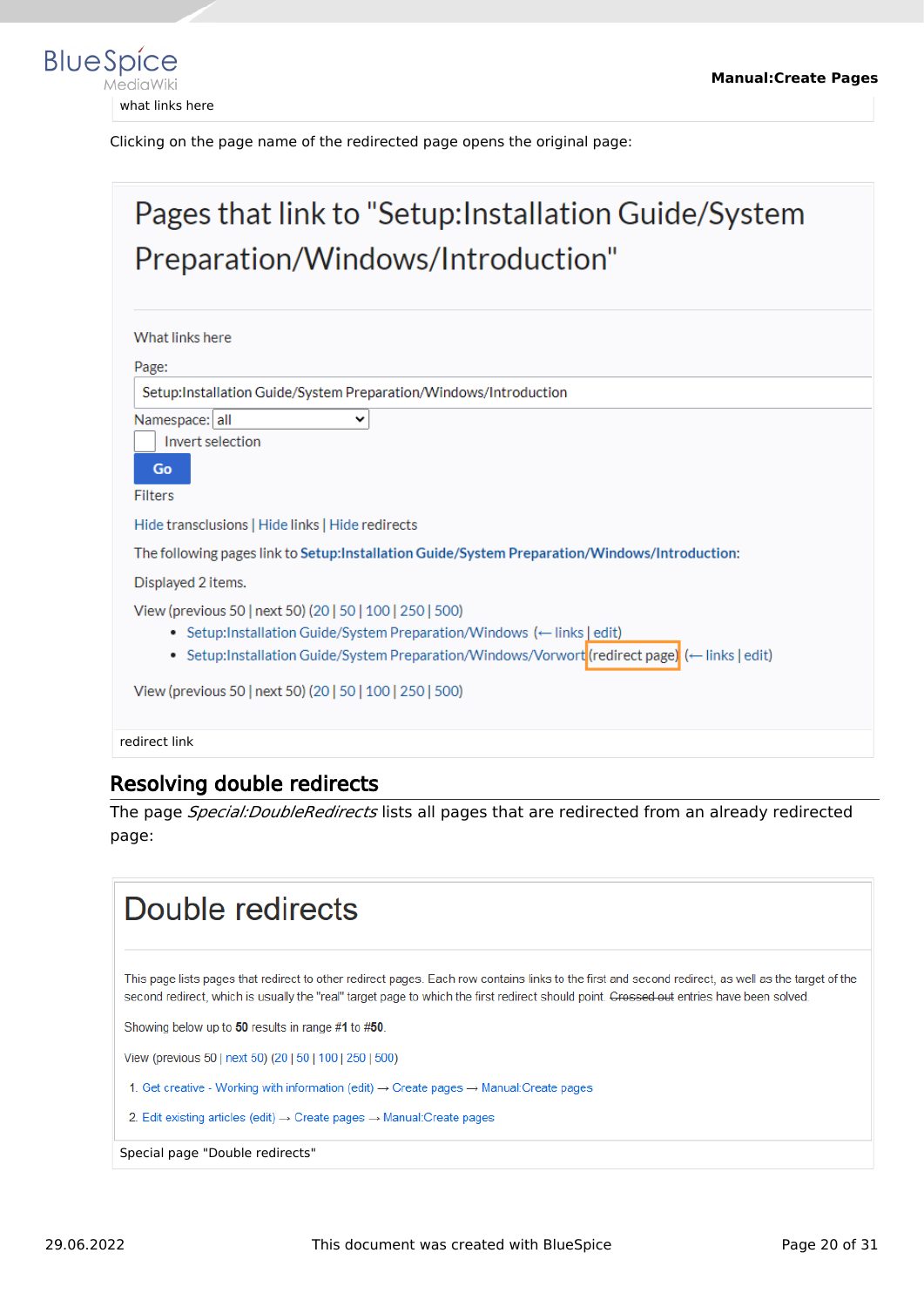

Let's look at the page *Edit existing articles* in the BlueSpice helpdesk. This page is redirected to a page *Create pages* that is again redirected to *Manual: Create pages*. The double redirect was caused by moving the page *Create pages* to the namespace *Manual*.

To resolve the double redirect, we open the page *Edit existing articles* in source view:

# **Edit existing articles**

```
#REDIRECT [[Create pages]]
\leq 1 - 1_NOTOC_<bs:bookshelf src="Book:User manual 3.1 - incomplete draft" />
== Edit existing articles==
Every existing article in a wiki should be modifiable. Simply switch into edit mode, change the
contents, and save. Easy!
===Entering edit mode===
You have two options to edit an article:
```
#### Original page

**BlueSpice** 

The page is not only redirected to the page *Create pages* but also contains a bookshelf tag. Therefore, we first check if the page is still part of the book. If it is, we need to decide if the book should include this page or the actual final target page of the redirect instead.

We now have some options to fix the redirect:

Redirect to the final target page

Redirect to a completely different page

Delete the page

Since the helpdesk actually has an updated page about editing, we redirect to the final target page *Manual:Edit pages*:



Sometimes, it might make more sense to simply delete the page. Before deleting an article, always check what other pages link to the page by reviewing the info under *Special: WhatLinksHere/Redirects*.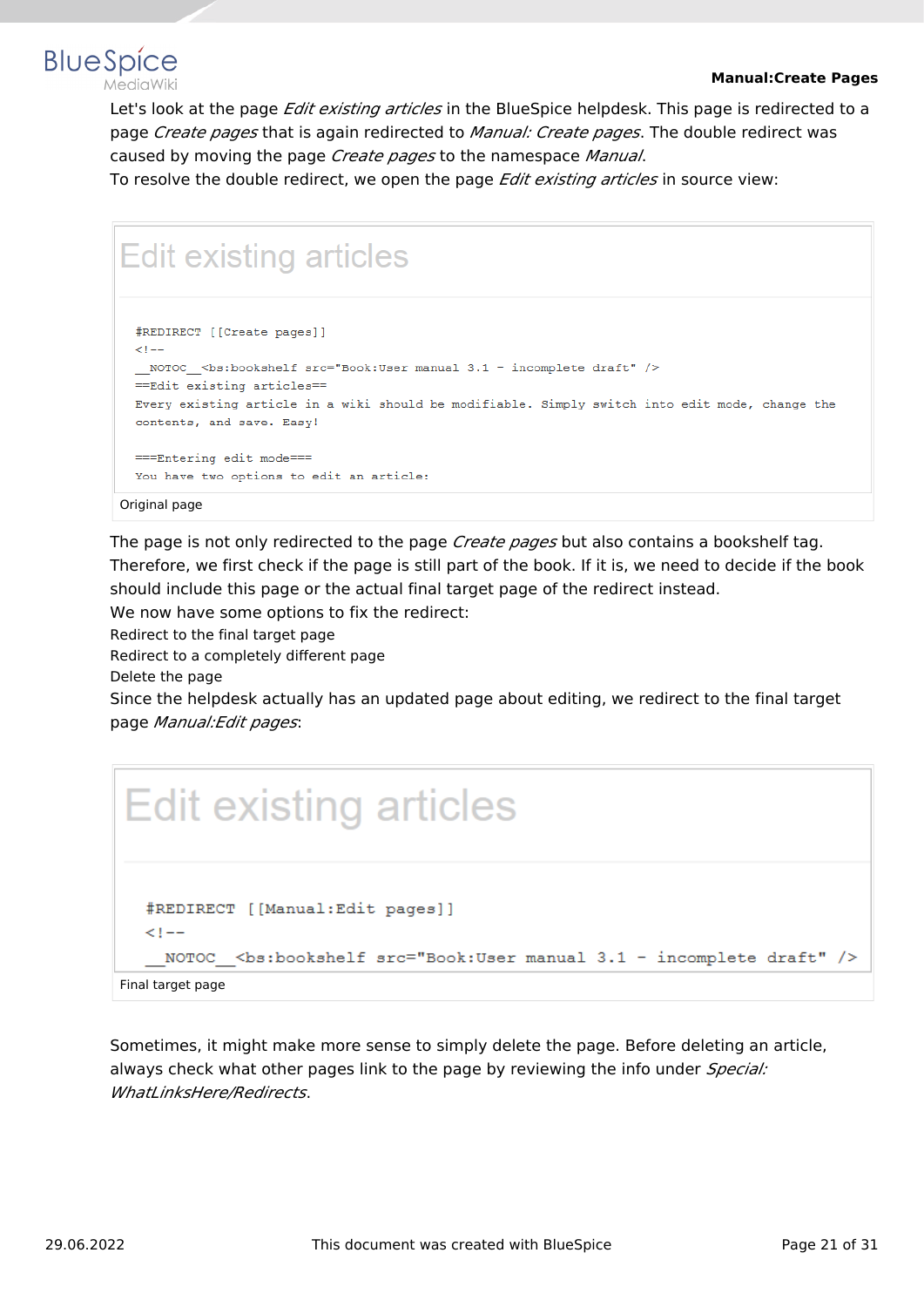<span id="page-21-1"></span>

# Related info

- **•** [Rename and move pages](#page-21-0)
- [Delete an article](https://en.wiki.bluespice.com/wiki/Manual:Delete_article)
- [Creating subpages](https://en.wiki.bluespice.com/wiki/Manual:Subpage)
- <https://www.mediawiki.org/wiki/Help:Redirects>

# <span id="page-21-0"></span>**2.3 Rename/move**

**[Latest revision as of 15:42, 5 April 2022](#page-21-0) [\(view source\)](#page-21-0)**

[Margit.link-rodrigue](#page-30-0) ([talk](https://en.wiki.bluespice.com/w/index.php?title=User_talk:Margit.link-rodrigue&action=view) | [contribs](https://en.wiki.bluespice.com/wiki/Special:Contributions/Margit.link-rodrigue)) [Tag](https://en.wiki.bluespice.com/wiki/Special:Tags): [Visual edit](https://en.wiki.bluespice.com/w/index.php?title=Site:VisualEditor&action=view)

(No difference)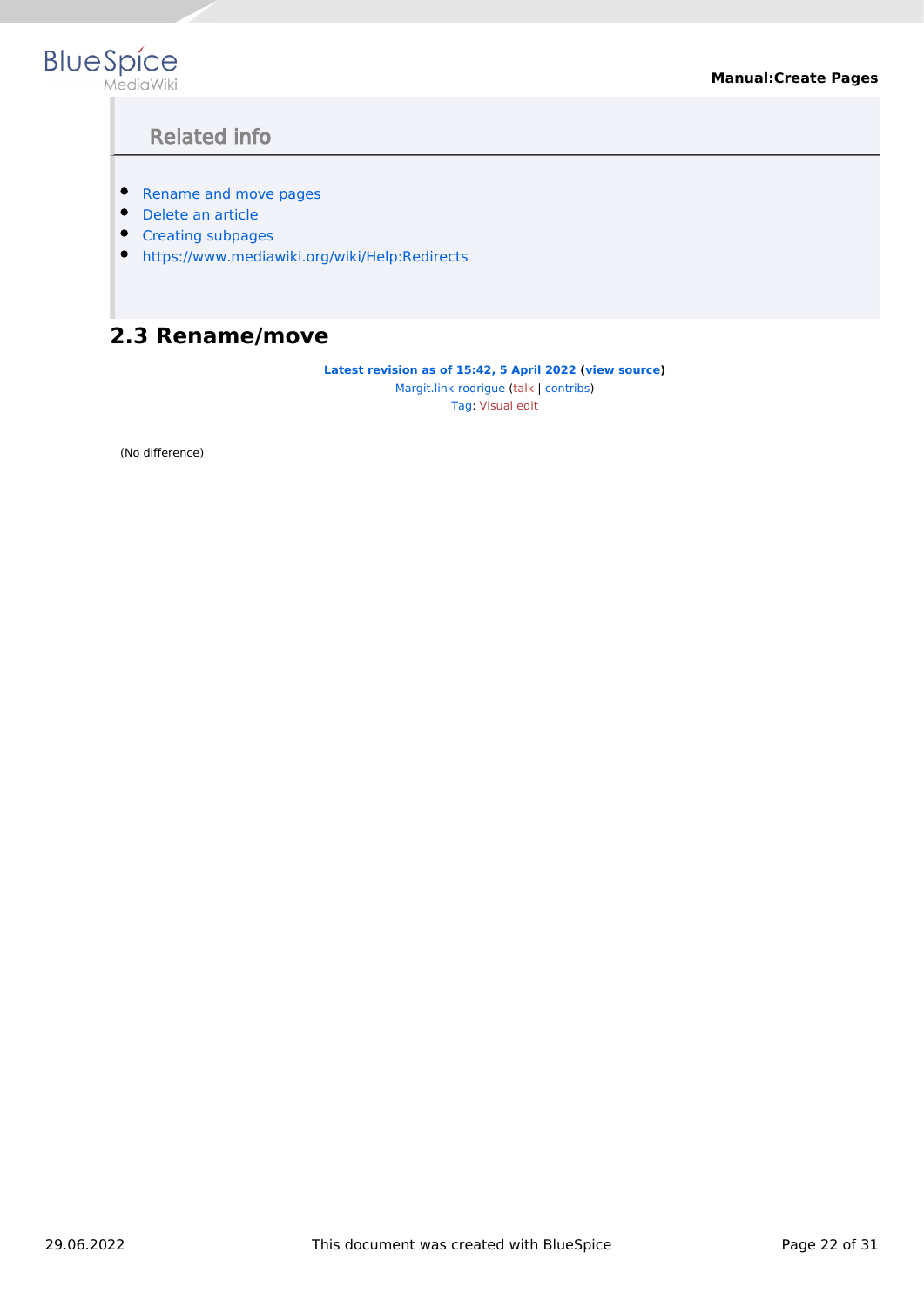

# Latest revision as of 15:42, 5 April 2022

# Contents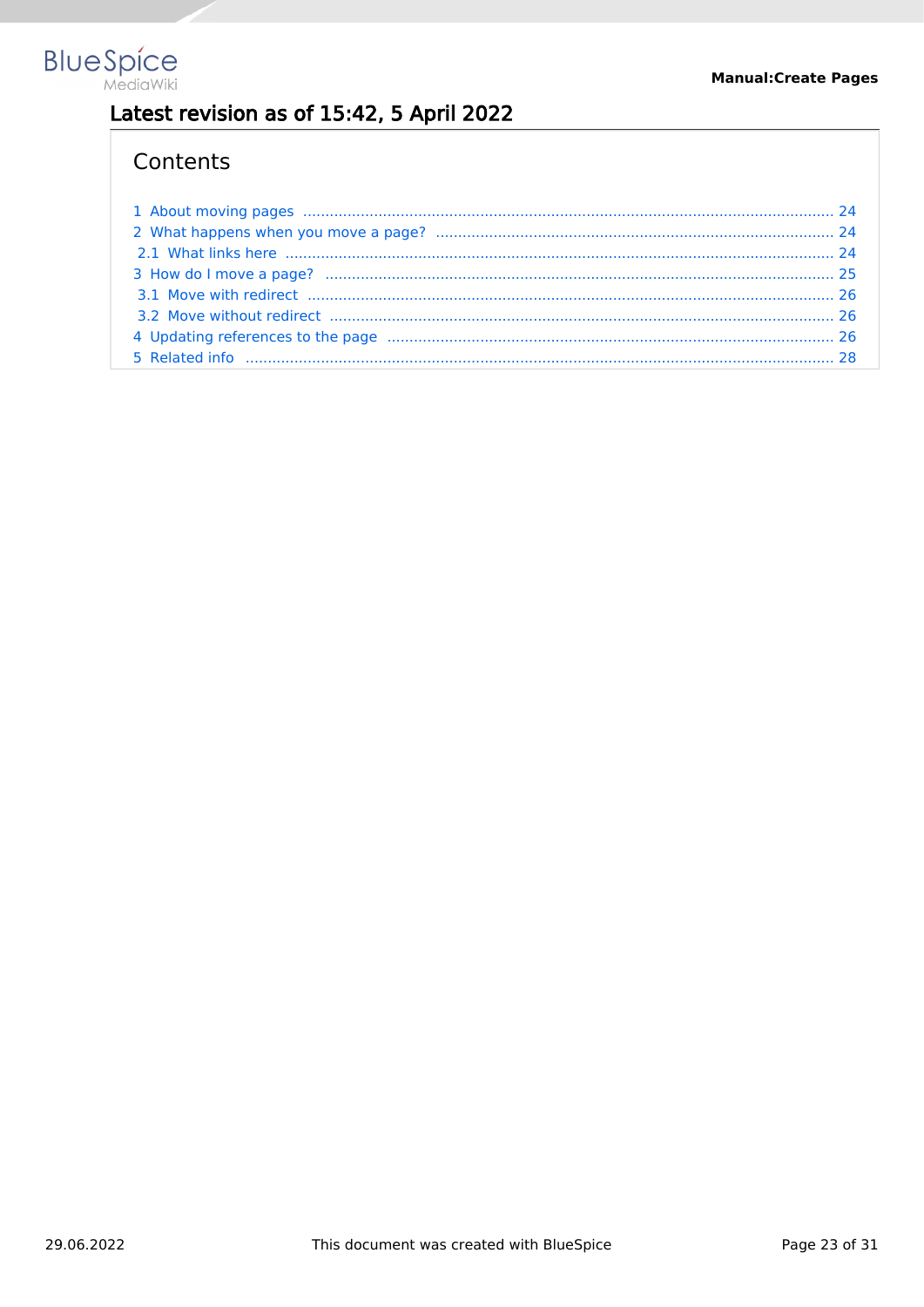# <span id="page-23-0"></span>**BlueSpice**

# About moving pages

A wiki page can only be renamed by moving it. Moving is necessary, since the web address of the page changes during renaming. Normally, there are many links to a wiki page. It is therefore important that these links still work after renaming the page.

A page can be moved with or without redirecting the original page. Let's take a closer look at the differences.

# <span id="page-23-1"></span>What happens when you move a page?

When you move a page:

you rename the page name and thus the page title

the page content is displayed on the new page

the version history of the original page is transferred to the new page

If you move from the original page to the new page, an additional page with the old page name will be created. This page then serves as a redirect to the new page. If you do not create a redirect, the original page is simply replaced. In this case, you should check and update the links to the old page on your wiki.

#### <span id="page-23-2"></span>**What links here**

Before you move a page, you should see if other pages link to that page name. To do this, go to *What links here* under *...all actions* in the page tools. If many links are listed here, you should create a redirect when moving the page.

| $\times$                                                | All actions                                                             | e changes                    | Move                                                     |
|---------------------------------------------------------|-------------------------------------------------------------------------|------------------------------|----------------------------------------------------------|
| Views                                                   | Namespaces                                                              |                              | Copy<br><b>Delete</b>                                    |
| View<br>Edit                                            | Manual<br>Discussion                                                    |                              | Refresh                                                  |
| Edit source<br>Page history                             | New page<br>New subpage<br>New section<br>New file                      | en serves as a<br>and update | Translate and transfer<br>Start a workflow<br>Set expiry |
| Content actions $\sqrt{m}$                              | Toolbox                                                                 | tions in the                 | Set reminder<br>Set page assignments                     |
| <b>Delete</b>                                           | E-Mail                                                                  |                              | Add to book                                              |
| Move<br>Protect<br>Unwatch                              | What links here<br>Related changes<br>Upload file                       | ieben'                       | $\propto$<br>n                                           |
| Refresh<br>Add to book                                  | Special pages<br>Page information                                       |                              | <b>DETAILS</b>                                           |
| Insert category<br>Set page assignments<br>Set reminder | Browse properties<br>PDF single page                                    |                              | Page history                                             |
| Set expiry<br>Translate and transfer                    | PDF page with subpages<br>PDF page with linked pages<br>Display readers |                              | Page information<br><b>Browse properties</b>             |
| Copy<br>Start a workflow                                | QR code<br>Export book                                                  |                              | all actions                                              |

The following diagram shows how to rename an "Emobile" page to a page called "Electric Vehicles" page: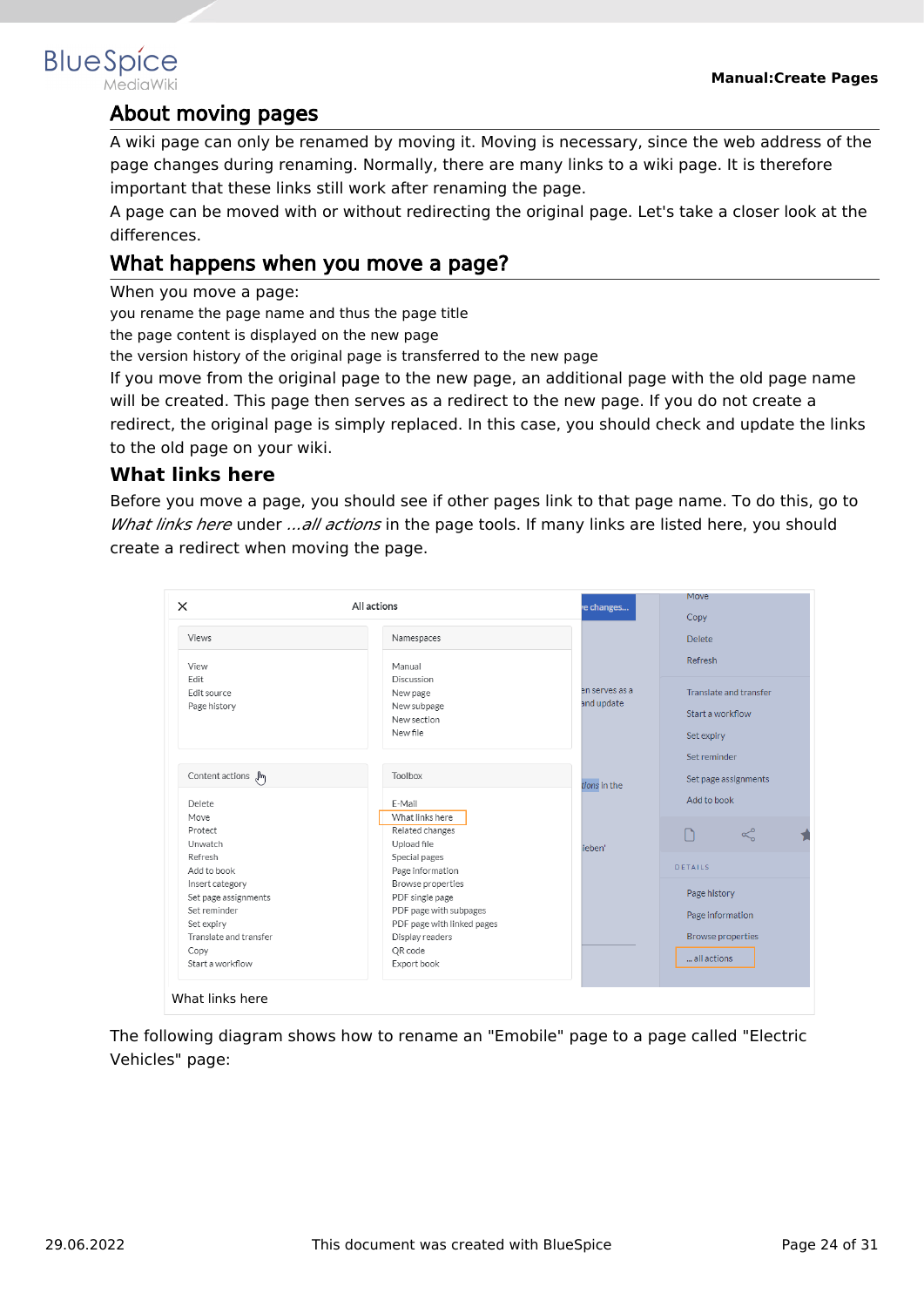

# <span id="page-24-0"></span>How do I move a page?

Go to the page tools menu item "Manage page> Move":

**Click** *Move.*



**Enter** a new page name. If you move the page to a different namespace, you need to include the namespace prefix as well.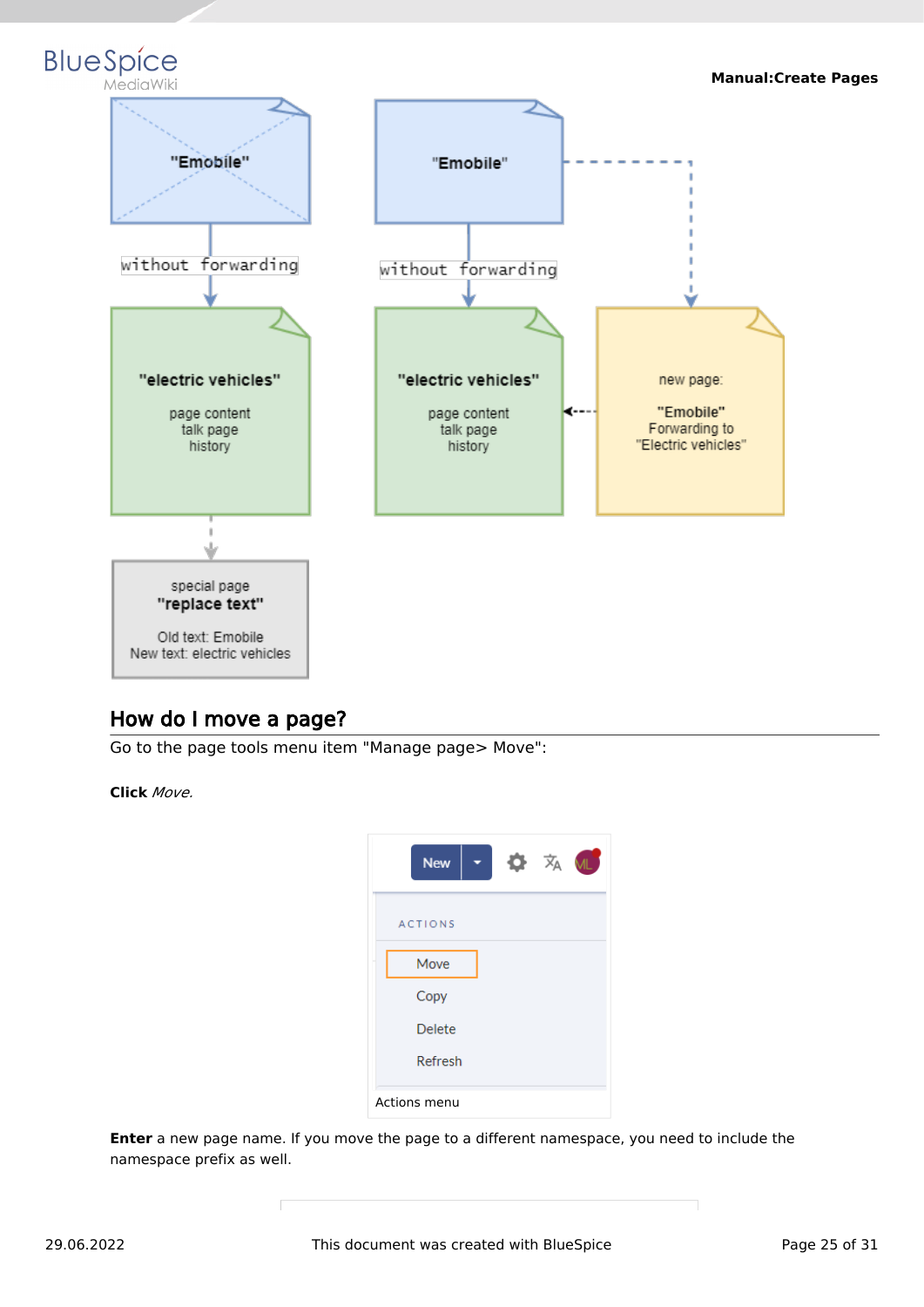

2.

#### **Manual:Create Pages**

| Cancel                                                       | Move page "Multilingual wiki" | <b>Done</b> |  |  |
|--------------------------------------------------------------|-------------------------------|-------------|--|--|
| New title:                                                   |                               |             |  |  |
| Manual: Multilingualism                                      |                               |             |  |  |
| Reason:                                                      |                               |             |  |  |
|                                                              |                               |             |  |  |
| $\vee$ Leave a redirect behind                               |                               |             |  |  |
| $\vee$ Move subpages (up to 100)                             |                               |             |  |  |
| Watch source page and target page                            |                               |             |  |  |
| Moving a page to a different namespace and renaming the page |                               |             |  |  |

Provide a reason why why it was necessary to move the page (optional). This reason is shown in the logs of the wiki.

**Leave a redirect behind:** Depending on the linking status or purpose of a page, you now have to decide whether to move the page with or without forwarding.

**Watch source page and target page**: Specify whether you want to put the source and landing pages on your watch list when redirecting.

**Click** *Done*. The page has been moved.

| Move succeeded                                                                                                                                                              |
|-----------------------------------------------------------------------------------------------------------------------------------------------------------------------------|
| "Template:Box Left" has been moved to "Template:Box Left 1"<br>A redirect has been created<br>To also modify links to this page in other pages, go to Special: ReplaceText. |
| Successfull move                                                                                                                                                            |

#### <span id="page-25-0"></span>**Move with redirect**

It makes sense to create a redirect in the following cases:

The original page is linked to many other sites (e.g., from other websites or other internal wiki sites). The title of the original page is sometimes used in the search and the page should be found either way.

#### <span id="page-25-1"></span>**Move without redirect**

In these cases, it makes sense to move without forwarding:

A spelling error is corrected in the title. There are only a few links to the page and they are easy to find and replace.

The original title should not appear in the search.

An unnecessary redirection via a forwarding page should be avoided.

# <span id="page-25-2"></span>Updating references to the page

If no redirect was created when the page was renamed, it is sometimes necessary to check if existing links to the original page exist in your wiki. These must then be adapted accordingly to the new page name, so that the page is newly networked.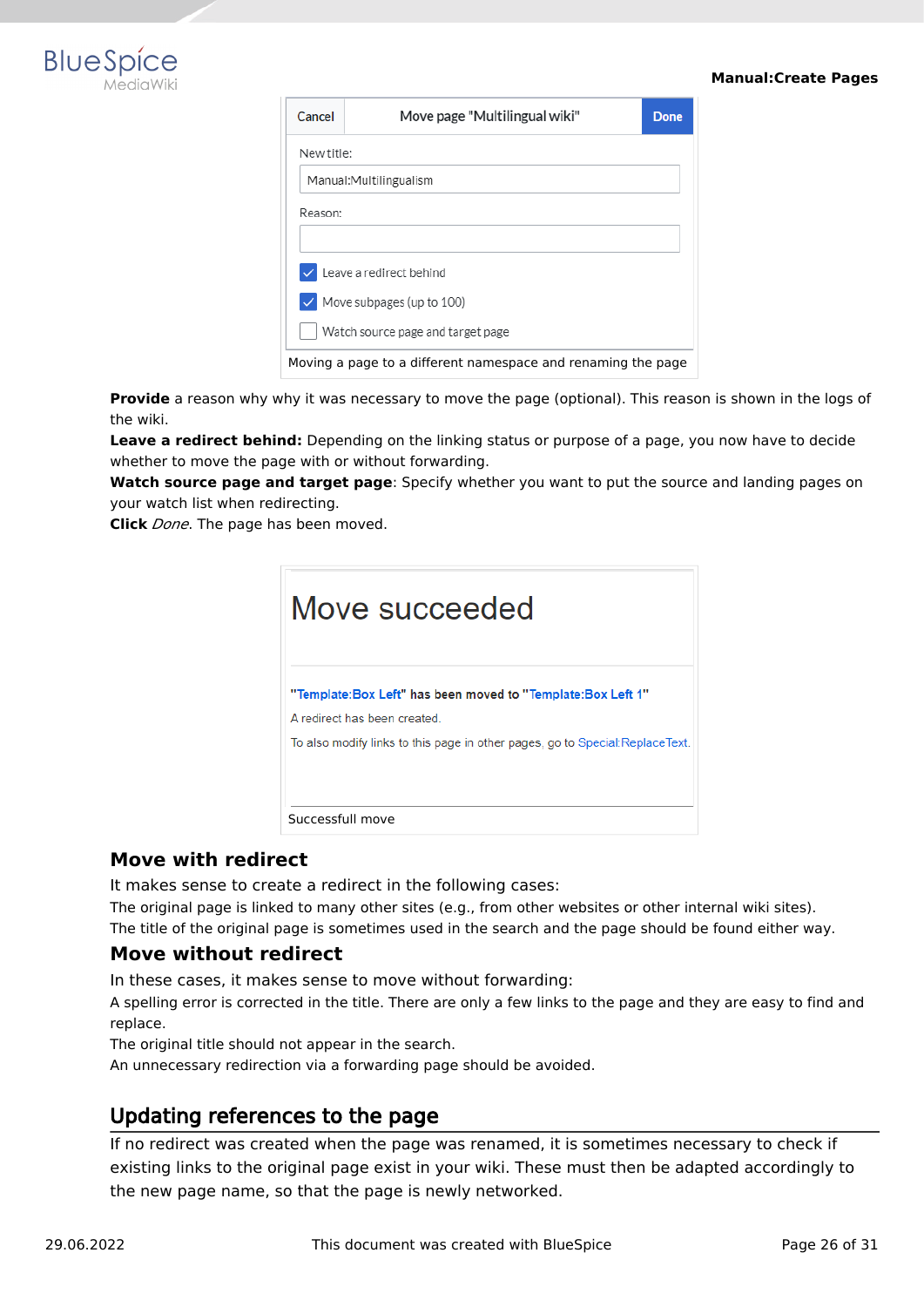

Users with administrator permissions can go to the page *Special:Replace Text* to find references to the previous page name.

Enter the original page title under "Existing text" and the new page title under "Replacement text":

| Original text:               | Box left |  |
|------------------------------|----------|--|
|                              |          |  |
| Replacement text: Box left 1 |          |  |
|                              |          |  |
|                              |          |  |
| Replace text                 |          |  |

Select all wiki sections using the "All" button to find existing references to the original page:

| Search in namespaces:                                                                                                                                                                                                                                                                                                                                                                                                                                                                                                                                                                                                                                                                                                                                                                                                                                     |  |  |  |  |
|-----------------------------------------------------------------------------------------------------------------------------------------------------------------------------------------------------------------------------------------------------------------------------------------------------------------------------------------------------------------------------------------------------------------------------------------------------------------------------------------------------------------------------------------------------------------------------------------------------------------------------------------------------------------------------------------------------------------------------------------------------------------------------------------------------------------------------------------------------------|--|--|--|--|
| File<br>File talk<br><b>Help talk</b><br>(Main)<br>Talk<br>Help<br>Check:<br>$A$ ll<br><b>None</b><br>MediaWiki V<br>MediaWiki talk<br>Category v<br>Category talk<br>User<br>User talk<br>Property<br>Property talk<br><b>Bluespice talk</b><br>Template<br>Template talk<br>Bluespice V<br><b>Book talk</b><br>Form talk<br>Rule talk<br><b>Book</b><br>Form<br>Rule<br>Concept talk<br>Widget $\overline{\smile}$<br>Widget talk<br>SocialEntity V<br>SocialEntity talk<br>Concept<br>smw/schema talk<br>Module $\checkmark$<br>Module talk<br>smw/schema v<br>Gadget talk<br>Gadget<br>$\checkmark$<br>Gadget definition v<br>Gadget definition talk<br>Setup Talk<br>Setup<br>$\checkmark$<br>$\checkmark$<br><b>Manual Talk</b><br>Reference Talk<br>Manual<br>Reference V<br>✓<br>✓<br><b>Legal Talk</b><br><b>FAQ Talk</b><br><b>FAQ</b><br>Legal |  |  |  |  |
| Optional filters:<br>Replace only in category:<br>Replace only in pages with the prefix:                                                                                                                                                                                                                                                                                                                                                                                                                                                                                                                                                                                                                                                                                                                                                                  |  |  |  |  |
| Replace text in page contents                                                                                                                                                                                                                                                                                                                                                                                                                                                                                                                                                                                                                                                                                                                                                                                                                             |  |  |  |  |
| Replace text in page titles, when possible                                                                                                                                                                                                                                                                                                                                                                                                                                                                                                                                                                                                                                                                                                                                                                                                                |  |  |  |  |
| Announce these edits via Special: RecentChanges and watchlists                                                                                                                                                                                                                                                                                                                                                                                                                                                                                                                                                                                                                                                                                                                                                                                            |  |  |  |  |
| <b>Continue</b>                                                                                                                                                                                                                                                                                                                                                                                                                                                                                                                                                                                                                                                                                                                                                                                                                                           |  |  |  |  |
| Replace text - settings                                                                                                                                                                                                                                                                                                                                                                                                                                                                                                                                                                                                                                                                                                                                                                                                                                   |  |  |  |  |

If you click on "Continue" the text will not be replaced yet. First, an overview page with the results found will be displayed. Check which of the results you want to replace and check the box. Click "Replace" to perform the replacement:

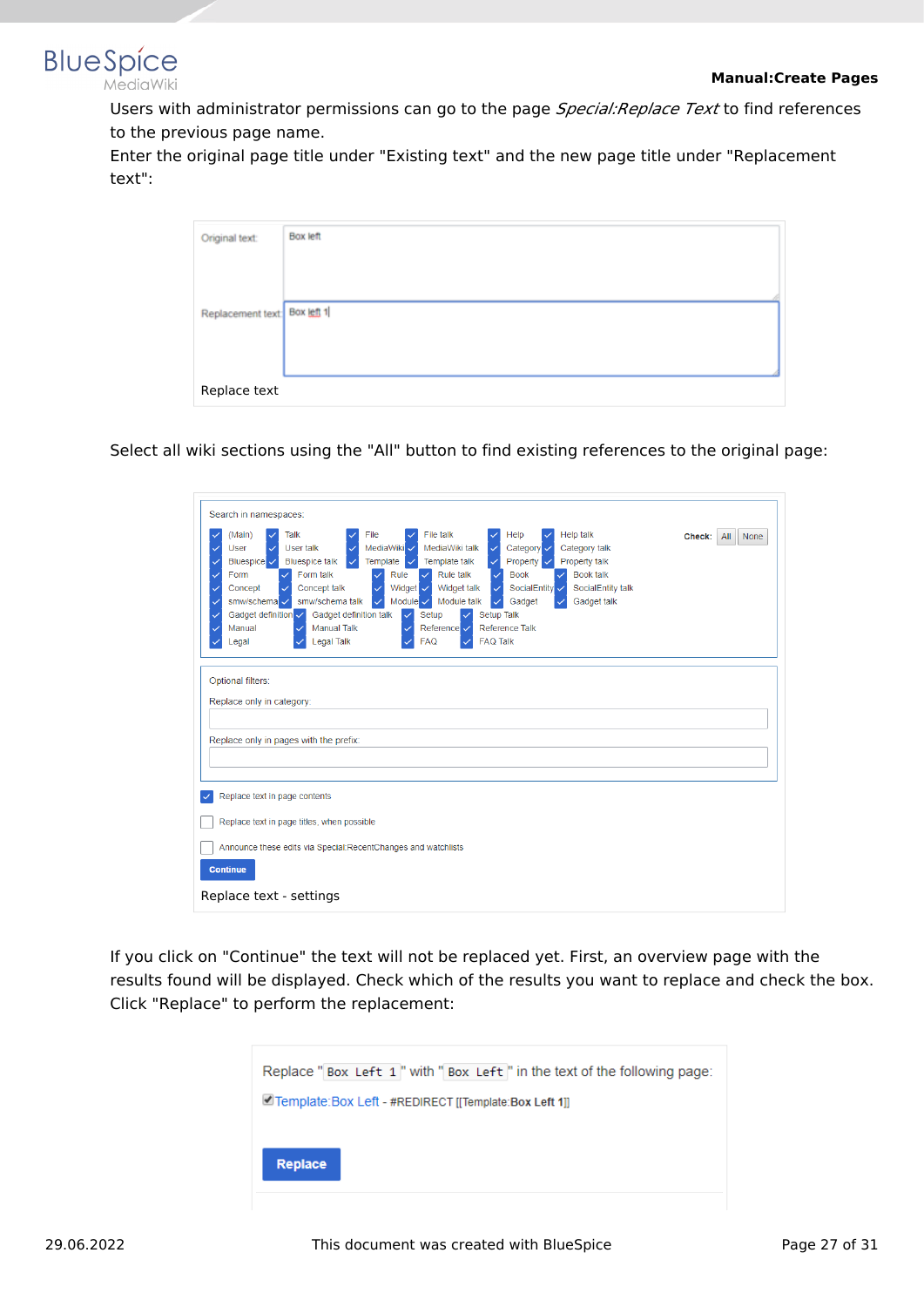

Replace old page name

The last page now confirms that the wiki is now completing the text replacements:

"Box Left 1" will be replaced with "Box Left" in one page. Return to form. Confirmation of text replacements

Your wiki is now correctly linked again and the editing of the page renaming is completed. Depending on the number of replacements, it may take a while before the changes are actually visible. The changes made by this special page are collected in a queue, which is gradually processed in the background.

<span id="page-27-1"></span>

# <span id="page-27-0"></span>**BlueSpicePageTemplates"**

**[Latest revision as of 12:34, 20 December 2021](#page-27-0) ([view source](#page-27-0))** [WikiSysop](https://en.wiki.bluespice.com/wiki/User:WikiSysop) ([talk](https://en.wiki.bluespice.com/w/index.php?title=User_talk:WikiSysop&action=view) | [contribs](https://en.wiki.bluespice.com/wiki/Special:Contributions/WikiSysop)) m (1 revision imported)

(No difference)

Latest revision as of 12:34, 20 December 2021

# **Extension\: BlueSpicePageTemplates**

#### [all extensions](https://en.wiki.bluespice.com/wiki/Category:Extension)

| <b>Overview</b>     |                                                       |           |                            |  |  |
|---------------------|-------------------------------------------------------|-----------|----------------------------|--|--|
| <b>Description:</b> | Displays a list of templates marked as page templates |           |                            |  |  |
| State:              | stable<br>Dependency:                                 |           | <b>BlueSpice</b>           |  |  |
| <b>Developer:</b>   | HalloWelt                                             | License:  | GPL-3.0-only               |  |  |
| Type:               | <b>BlueSpice</b>                                      | Category: | <b>Content Structuring</b> |  |  |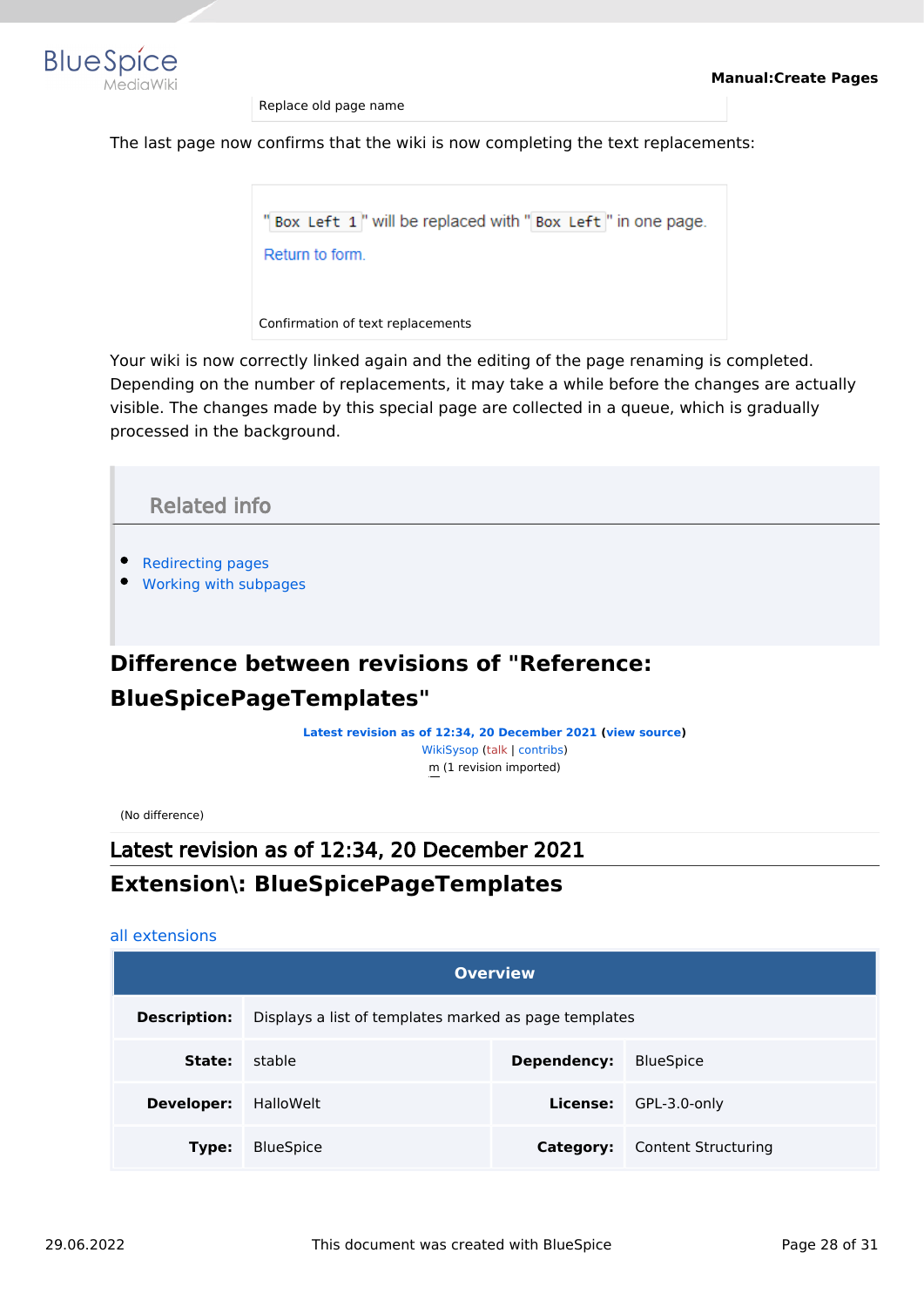

#### **Overview**

**Edition:** BlueSpice free, BlueSpice pro, BlueSpice Farm, BlueSpice Cloud

#### **[View help page](https://en.wiki.bluespice.com/wiki/Manual:Extension/BlueSpicePageTemplates)**

### Features

**BlueSpicePageTemplates** allows users to create new pages from predefined templates to start with a basic page structure.

Create a template (with headers, categories, boxes and other content) in the template namespace. Create a page template using the special page Special\_PageTemplatesAdmin give the page template a name and a description.

Each template should be assigned a template from the "Template" namespace that represents the structure of a document.

Page templates can be assigned to a particular namespace, so that a certain template will only appear when creating pages in that namespace.

The page template is shown as a choice when a new page is created.

Some aspects of this extension can be configured on the page Special:BlueSpiceConfigManager, under "Page templates". Here, wiki administrators can:

Force a target namespace for the page that was created from the template

Hide default templates

### Technical Information

This information applies to BlueSpice 4. Technical details for BlueSpice cloud can differ in some cases.

#### **Requirements**

MediaWiki: 1.35.0 BlueSpiceFoundation: 4.0

#### **Integrates into**

#### **Special pages**

PageTemplatesAdmin

#### **Permissions**

| <b>Name</b>                            | <b>Description</b>                                                                             | <b>Role</b>                                     |
|----------------------------------------|------------------------------------------------------------------------------------------------|-------------------------------------------------|
| pagetemplatesadmin-<br>viewspecialpage | Access to the Special: PageTemplatesAdmin special<br>page, where page templates can be managed | admin,<br>maintenanceadmin,<br>structuremanager |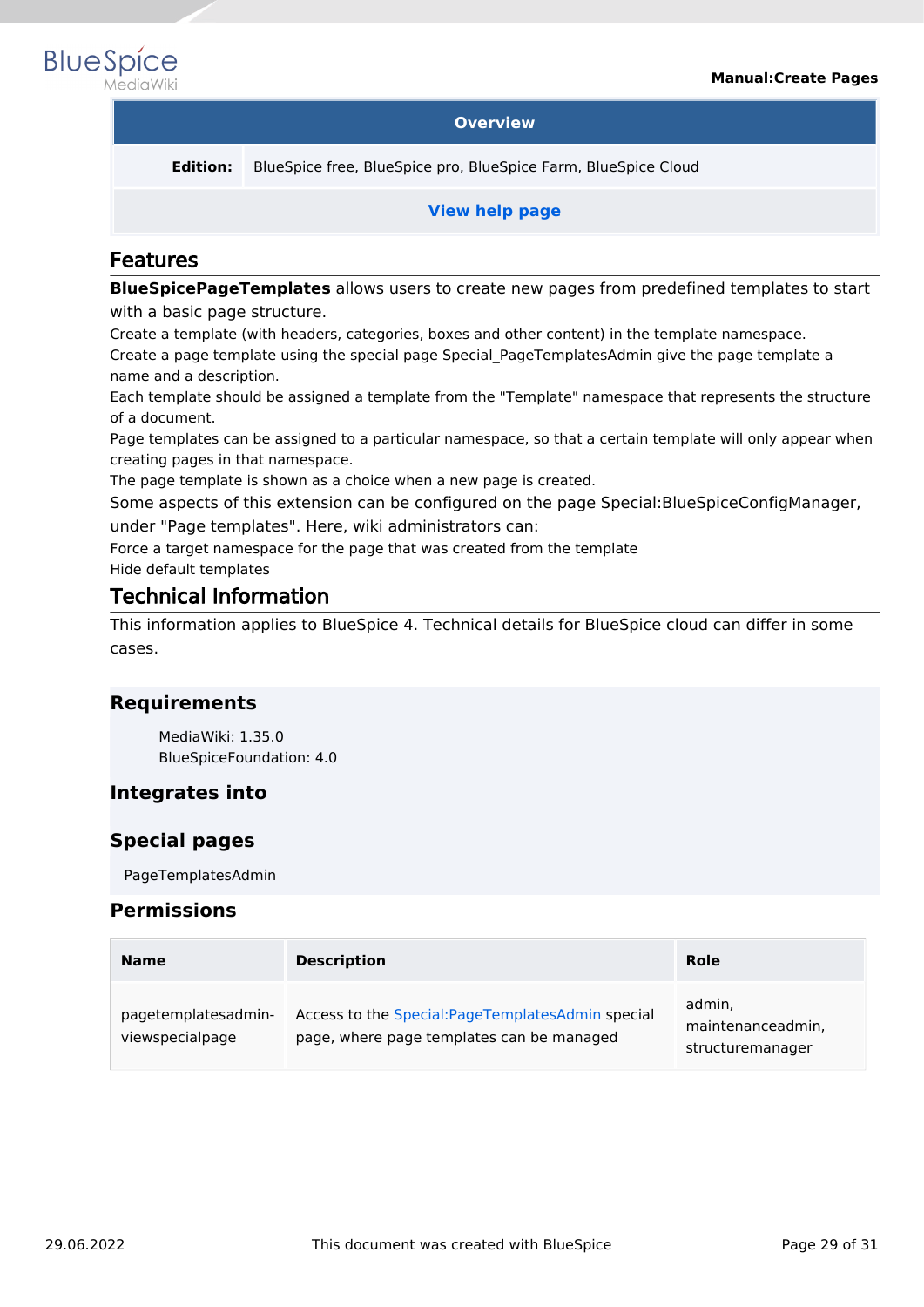# **BlueSpice** MediaWiki

#### **Manual:Create Pages**

# **Configuration**

| <b>Name</b>                      | Value                                                                                                                         |
|----------------------------------|-------------------------------------------------------------------------------------------------------------------------------|
| PageTemplatesExcludeNs           | array ( $0 = > -2$ , $1 = > -1$ , $2 = > 6$ , $3 = > 7$ , $4 = > 8$ , $5 = > 9$ , $6 = >$<br>$10.7 = > 11.8 = > 14.9 = > 15.$ |
| PageTemplatesForceNamespace      | false                                                                                                                         |
| PageTemplatesHideDefaults        | false                                                                                                                         |
| PageTemplatesHidelfNotInTargetNs | true                                                                                                                          |

#### **API Modules**

bs-pagetemplates-store bs-pagetemplates-tasks

#### **Hooks**

[BSApiNamespaceStoreMakeData](https://www.mediawiki.org/wiki/Manual:Hooks/BSApiNamespaceStoreMakeData) [BSUsageTrackerRegisterCollectors](https://www.mediawiki.org/wiki/Manual:Hooks/BSUsageTrackerRegisterCollectors) [HtmlPageLinkRendererBegin](https://www.mediawiki.org/wiki/Manual:Hooks/HtmlPageLinkRendererBegin) [LoadExtensionSchemaUpdates](https://www.mediawiki.org/wiki/Manual:Hooks/LoadExtensionSchemaUpdates) [MWStakeCommonUIRegisterSkinSlotComponents](https://www.mediawiki.org/wiki/Manual:Hooks/MWStakeCommonUIRegisterSkinSlotComponents) [MediaWikiPerformAction](https://www.mediawiki.org/wiki/Manual:Hooks/MediaWikiPerformAction) [MessagesPreLoad](https://www.mediawiki.org/wiki/Manual:Hooks/MessagesPreLoad) [NamespaceManager::editNamespace](https://www.mediawiki.org/wiki/Manual:Hooks/NamespaceManager::editNamespace) [NamespaceManager::getMetaFields](https://www.mediawiki.org/wiki/Manual:Hooks/NamespaceManager::getMetaFields) [NamespaceManager::writeNamespaceConfiguration](https://www.mediawiki.org/wiki/Manual:Hooks/NamespaceManager::writeNamespaceConfiguration)

# <span id="page-29-0"></span>**Difference between revisions of "Reference:Page Forms"**

**[Latest revision as of 12:34, 20 December 2021](#page-29-0) ([view source](#page-29-0))** [WikiSysop](https://en.wiki.bluespice.com/wiki/User:WikiSysop) ([talk](https://en.wiki.bluespice.com/w/index.php?title=User_talk:WikiSysop&action=view) | [contribs](https://en.wiki.bluespice.com/wiki/Special:Contributions/WikiSysop)) m (1 revision imported)

(No difference)

# Latest revision as of 12:34, 20 December 2021

# **Extension\: Page Forms**

#### [all extensions](https://en.wiki.bluespice.com/wiki/Category:Extension)

| <b>Overview</b>     |                                            |                           |           |  |  |
|---------------------|--------------------------------------------|---------------------------|-----------|--|--|
| <b>Description:</b> | Forms for creating and editing wiki pages  |                           |           |  |  |
| State:              | stable                                     | Dependency:               | MediaWiki |  |  |
| Developer:          | Yaron Koren, Stephan Gambke,<br>and others | <b>License:</b> $GPI V2+$ |           |  |  |